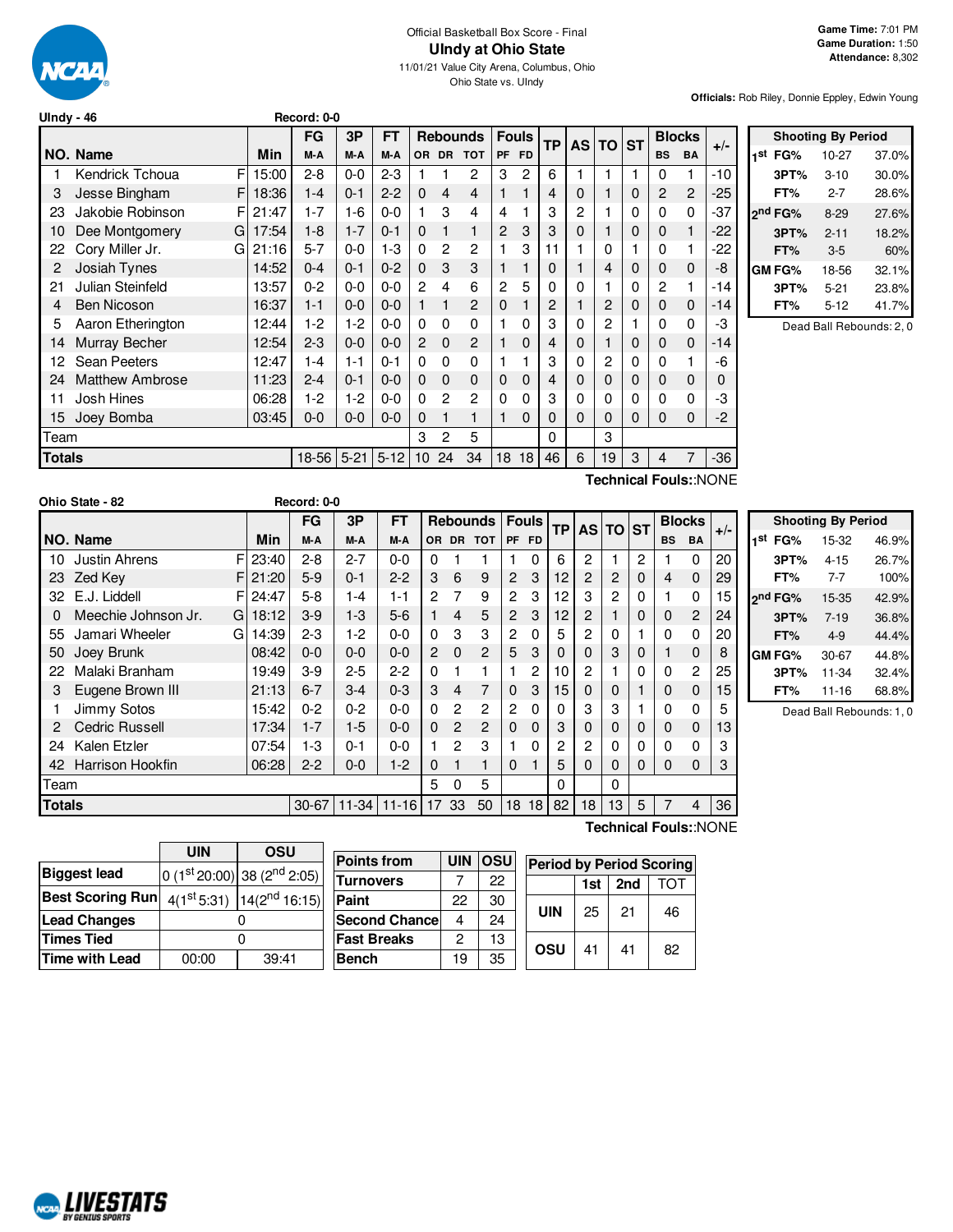

### **Period 1**

| <b>Quarter Starters:</b> |                                                                                         |             |              |                 |                                                                                      |                                                            |
|--------------------------|-----------------------------------------------------------------------------------------|-------------|--------------|-----------------|--------------------------------------------------------------------------------------|------------------------------------------------------------|
| OSU                      | 0 Johnson Jr. M                                                                         | 10 Ahrens J | 23 Key Z     |                 | 32 Liddell E                                                                         | 55 Wheeler J                                               |
| <b>UIN</b>               | 1 Tchoua K                                                                              | 3 Bingham J |              | 10 Montgomery D | 22 Miller Jr. C                                                                      | 23 Robinson J                                              |
| <b>Game Time</b>         | <b>OSU</b>                                                                              |             | <b>Score</b> | Diff            |                                                                                      | <b>UIN</b>                                                 |
| 20:00                    | 23 KEY Z jumpball won                                                                   |             |              |                 | 1 TCHOUA K jumpball lost                                                             |                                                            |
| 19:41                    | 10 AHRENS J 3pt FG, jump shot made (3)                                                  |             | $3-0$        | 3               |                                                                                      |                                                            |
| 19:41                    | 55 WHEELER J assist (1)                                                                 |             |              |                 |                                                                                      |                                                            |
| 19:05                    |                                                                                         |             | $3 - 2$      | $\mathbf{1}$    | 1 TCHOUA K 2pt FG in the paint, layup made (2)                                       |                                                            |
| 19:05                    | 23 KEY Z foul shooting (1 - 1)                                                          |             |              |                 | 1 TCHOUA K foul drawn (1)                                                            |                                                            |
| 19:05                    |                                                                                         |             |              |                 | 1 TCHOUA K free throw 1 - 1 missed                                                   |                                                            |
| 19:04                    | 23 KEY Z defensive rebound (1)                                                          |             |              |                 |                                                                                      |                                                            |
| 18:57                    | 32 LIDDELL E 3pt FG, jump shot missed                                                   |             |              |                 |                                                                                      |                                                            |
| 18:52                    |                                                                                         |             |              |                 | 3 BINGHAM J defensive rebound (1)                                                    |                                                            |
| 18:49                    |                                                                                         |             |              |                 | 23 ROBINSON J 3pt FG, jump shot missed                                               |                                                            |
| 18:47                    |                                                                                         |             |              |                 | offensive rebound (2)                                                                |                                                            |
| 18:42                    |                                                                                         |             |              |                 | 1 TCHOUA K 2pt FG second chance in the paint, jump shot<br>missed                    |                                                            |
| 18:38                    | 23 KEY Z defensive rebound (2)                                                          |             |              |                 |                                                                                      |                                                            |
| 18:32                    | 23 KEY Z 3pt FG, jump shot missed                                                       |             |              |                 |                                                                                      |                                                            |
| 18:28                    |                                                                                         |             |              |                 | 3 BINGHAM J defensive rebound (2)                                                    |                                                            |
| 18:14                    |                                                                                         |             |              |                 |                                                                                      | 10 MONTGOMERY D 2pt FG in the paint, driving layup blocked |
| 18:14                    | 10 AHRENS J block (1)                                                                   |             |              |                 |                                                                                      |                                                            |
| 18:10                    | 23 KEY Z defensive rebound (3)                                                          |             |              |                 |                                                                                      |                                                            |
| 18:07                    | 0 JOHNSON JR. M 3pt FG, jump shot made (3)                                              |             | $6-2$        | 4               |                                                                                      |                                                            |
| 18:07                    | 10 AHRENS J assist (1)                                                                  |             |              |                 |                                                                                      |                                                            |
| 17:50                    |                                                                                         |             |              |                 | 1 TCHOUA K 2pt FG in the paint, jump shot missed                                     |                                                            |
| 17:47                    |                                                                                         |             |              |                 | 23 ROBINSON J offensive rebound (1)                                                  |                                                            |
| 17:43                    |                                                                                         |             | $6-4$        | $\mathbf{2}$    | 3 BINGHAM J 2pt FG second chance outside the paint,<br>turnaround jump shot made (2) |                                                            |
| 17:43                    |                                                                                         |             |              |                 | 23 ROBINSON J assist (1)                                                             |                                                            |
| 17:32                    | 23 KEY Z substitution out                                                               |             |              |                 |                                                                                      |                                                            |
| 17:32                    | 50 BRUNK J substitution in                                                              |             |              |                 |                                                                                      |                                                            |
| 17:32                    |                                                                                         |             |              |                 | 1 TCHOUA K substitution out                                                          |                                                            |
| 17:32                    |                                                                                         |             |              |                 | 22 MILLER JR. C substitution out                                                     |                                                            |
| 17:32                    |                                                                                         |             |              |                 | 2 TYNES J substitution in                                                            |                                                            |
| 17:32                    |                                                                                         |             |              |                 | 21 STEINFELD J substitution in                                                       |                                                            |
| 17:29                    | 55 WHEELER J 3pt FG, jump shot missed                                                   |             |              |                 |                                                                                      |                                                            |
| 17:25                    | 50 BRUNK J offensive rebound (1)                                                        |             |              |                 |                                                                                      |                                                            |
| 17:22                    | 0 JOHNSON JR. M 2pt FG second chance in the paint, driving<br>layup missed              |             |              |                 |                                                                                      |                                                            |
| 17:19                    |                                                                                         |             |              |                 | 10 MONTGOMERY D defensive rebound (1)                                                |                                                            |
| 17:11                    | 10 AHRENS J steal (1)                                                                   |             |              |                 | 10 MONTGOMERY D turnover bad pass (1)                                                |                                                            |
| 17:02                    | 50 BRUNK J foul drawn (1)                                                               |             |              |                 | 2 TYNES J foul personal (1 - 1)                                                      |                                                            |
| 17:01                    | 50 BRUNK J foul offensive (1 - 2)                                                       |             |              |                 | 21 STEINFELD J foul drawn (1)                                                        |                                                            |
| 17:01                    | 50 BRUNK J turnover offensive (1)                                                       |             |              |                 |                                                                                      |                                                            |
| 16:47                    |                                                                                         |             |              |                 | 3 BINGHAM J turnover lost ball (1)                                                   |                                                            |
| 16:42                    | 0 JOHNSON JR. M 2pt FG fast break from turnover in the paint,<br>driving layup made (5) |             | $8 - 4$      | 4               |                                                                                      |                                                            |

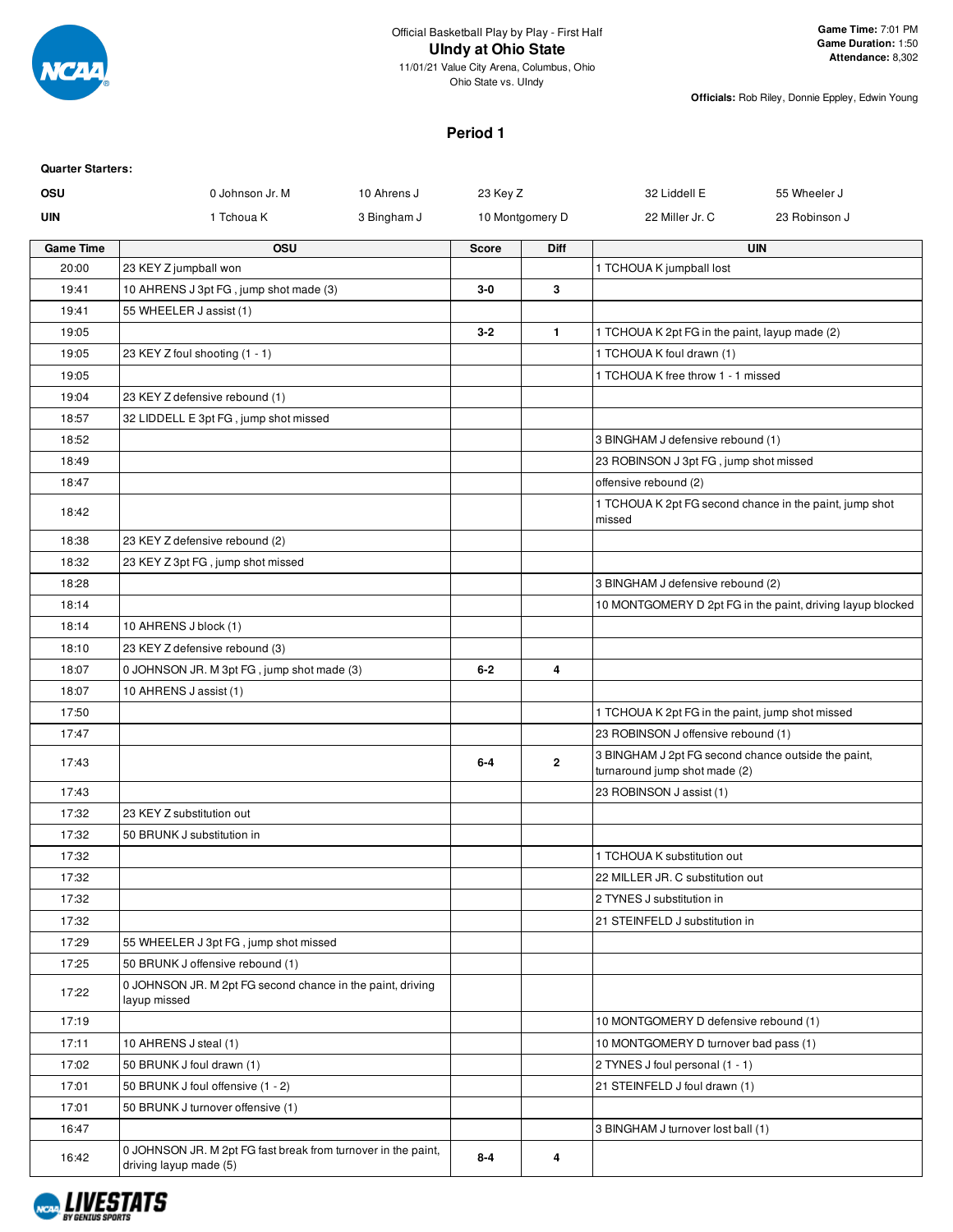

| <b>Game Time</b> | OSU                                                                                  | <b>Score</b> | Diff          | <b>UIN</b>                                                  |
|------------------|--------------------------------------------------------------------------------------|--------------|---------------|-------------------------------------------------------------|
| 16:42            | 32 LIDDELL E assist (1)                                                              |              |               |                                                             |
| 16:21            |                                                                                      |              |               | 3 BINGHAM J 3pt FG, jump shot missed                        |
| 16:16            | 55 WHEELER J defensive rebound (1)                                                   |              |               |                                                             |
| 16:13            | 0 JOHNSON JR. M 3pt FG, jump shot missed                                             |              |               |                                                             |
| 16:09            |                                                                                      |              |               | 21 STEINFELD J defensive rebound (1)                        |
| 16:04            |                                                                                      |              |               | 10 MONTGOMERY D 3pt FG, jump shot missed                    |
| 16:01            | 55 WHEELER J defensive rebound (2)                                                   |              |               |                                                             |
| 15:57            | 0 JOHNSON JR. M 2pt FG in the paint, jump shot blocked                               |              |               |                                                             |
| 15:57            |                                                                                      |              |               | 3 BINGHAM J block (1)                                       |
| 15:56            | offensive rebound (7)                                                                |              |               |                                                             |
| 15:56            |                                                                                      |              | Timeout media |                                                             |
| 15:56            | 0 JOHNSON JR. M substitution out                                                     |              |               |                                                             |
| 15:56            | 22 BRANHAM M substitution in                                                         |              |               |                                                             |
| 15:56            |                                                                                      |              |               | 3 BINGHAM J substitution out                                |
| 15:56            |                                                                                      |              |               | 10 MONTGOMERY D substitution out                            |
| 15:56            |                                                                                      |              |               | 23 ROBINSON J substitution out                              |
| 15:56            |                                                                                      |              |               | 4 NICOSON B substitution in                                 |
| 15:56            |                                                                                      |              |               | 5 ETHERINGTON A substitution in                             |
| 15:56            |                                                                                      |              |               | 22 MILLER JR. C substitution in                             |
| 15:52            | 50 BRUNK J foul drawn (2)                                                            |              |               | 21 STEINFELD J foul personal (1 - 2)                        |
| 15:52            |                                                                                      |              |               | 21 STEINFELD J substitution out                             |
| 15:52            |                                                                                      |              |               | 1 TCHOUA K substitution in                                  |
| 15:38            | 32 LIDDELL E 3pt FG second chance, jump shot missed                                  |              |               |                                                             |
| 15:37            |                                                                                      |              |               | defensive rebound (7)                                       |
| 15:21            |                                                                                      | 8-6          | $\mathbf{2}$  | 22 MILLER JR. C 2pt FG in the paint, driving layup made (2) |
| 14:52            | 10 AHRENS J 3pt FG, jump shot missed                                                 |              |               |                                                             |
| 14:48            |                                                                                      |              |               | 2 TYNES J defensive rebound (1)                             |
| 14:43            | 55 WHEELER J steal (1)                                                               |              |               | 2 TYNES J turnover bad pass (1)                             |
| 14:38            | 55 WHEELER J 2pt FG fast break from turnover in the paint,<br>driving layup made (2) | $10-6$       | 4             |                                                             |
| 14:18            |                                                                                      | $10 - 9$     | $\mathbf{1}$  | 5 ETHERINGTON A 3pt FG, jump shot made (3)                  |
| 14:18            |                                                                                      |              |               | 4 NICOSON B assist (1)                                      |
| 13:52            | 10 AHRENS J 3pt FG, jump shot missed                                                 |              |               |                                                             |
| 13:48            | 50 BRUNK J offensive rebound (2)                                                     |              |               |                                                             |
| 13:41            | 50 BRUNK J turnover lost ball (2)                                                    |              |               |                                                             |
| 13:37            | 55 WHEELER J foul shooting (1 - 3)                                                   |              |               | 2 TYNES J foul drawn (1)                                    |
| 13:37            |                                                                                      |              |               | 2 TYNES J free throw fast break 1 - 2 missed                |
| 13:37            |                                                                                      |              |               | offensive dead ball rebound (1)                             |
| 13:37            | 32 LIDDELL E substitution out                                                        |              |               |                                                             |
| 13:37            | 50 BRUNK J substitution out                                                          |              |               |                                                             |
| 13:37            | 3 BROWN III E substitution in                                                        |              |               |                                                             |
| 13:37            | 23 KEY Z substitution in                                                             |              |               |                                                             |
| 13:37            |                                                                                      |              |               | 2 TYNES J free throw fast break 2 - 2 missed                |
| 13:35            | 3 BROWN III E defensive rebound (1)                                                  |              |               |                                                             |
| 13:29            | 23 KEY Z foul drawn (1)                                                              |              |               | 1 TCHOUA K foul personal (1 - 3)                            |
| 13:29            |                                                                                      |              |               | 1 TCHOUA K substitution out                                 |
| 13:29            |                                                                                      |              |               | 2 TYNES J substitution out                                  |
| 13:29            |                                                                                      |              |               | 10 MONTGOMERY D substitution in                             |
| 13:29            |                                                                                      |              |               | 23 ROBINSON J substitution in                               |

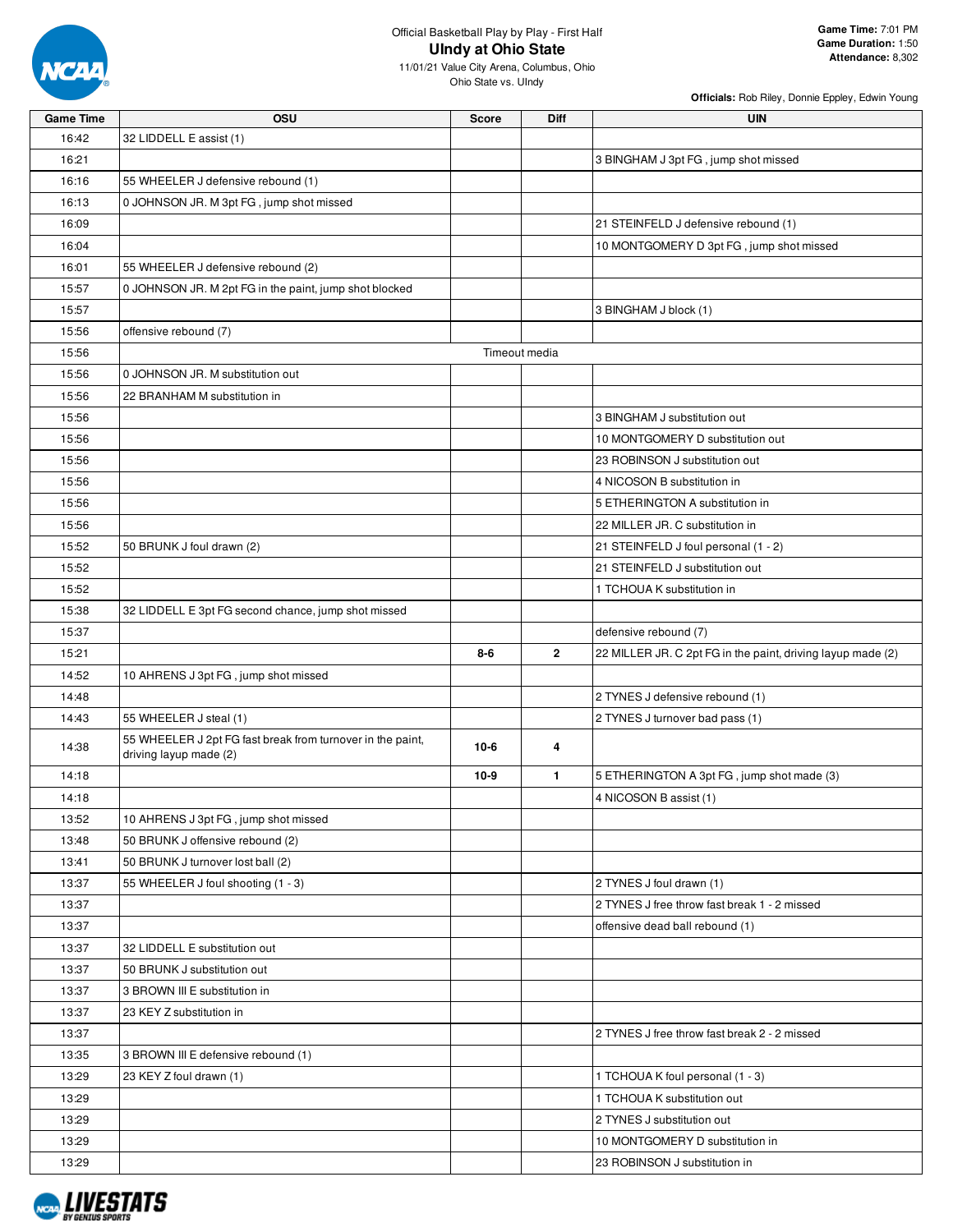

| <b>Game Time</b> | OSU                                                                   | <b>Score</b> | Diff           | <b>UIN</b>                                                  |
|------------------|-----------------------------------------------------------------------|--------------|----------------|-------------------------------------------------------------|
| 13:22            | 23 KEY Z 2pt FG in the paint, jump shot made (2)                      | $12-9$       | 3              |                                                             |
| 13:22            | 22 BRANHAM M assist (1)                                               |              |                |                                                             |
| 13:22            | 23 KEY Z foul drawn (2)                                               |              |                | 10 MONTGOMERY D foul shooting (1 - 4)                       |
| 13:22            | 23 KEY Z free throw 1 - 1 made (3)                                    | 13-9         | 4              |                                                             |
| 13:03            |                                                                       |              |                | 5 ETHERINGTON A turnover bad pass (1)                       |
| 12:44            | 22 BRANHAM M turnover lost ball (1)                                   |              |                | 22 MILLER JR. C steal (1)                                   |
| 12:30            | 10 AHRENS J steal (2)                                                 |              |                | 5 ETHERINGTON A turnover lost ball (2)                      |
| 12:30            |                                                                       |              |                | 5 ETHERINGTON A substitution out                            |
| 12:30            |                                                                       |              |                | 3 BINGHAM J substitution in                                 |
| 12:30            |                                                                       |              |                | 4 NICOSON B substitution out                                |
| 12:30            |                                                                       |              |                | 1 TCHOUA K substitution in                                  |
| 12:15            | 22 BRANHAM M 2pt FG from turnover in the paint, jump shot             | $15-9$       | 6              |                                                             |
|                  | made $(2)$                                                            |              |                |                                                             |
| 11:47            |                                                                       |              |                | 1 TCHOUA K 2pt FG in the paint, turnaround jump shot missed |
| 11:43            | 10 AHRENS J defensive rebound (1)                                     |              |                |                                                             |
| 11:39            | 22 BRANHAM M 3pt FG, jump shot made (5)                               | 18-9         | 9              |                                                             |
| 11:39            | 10 AHRENS J assist (2)                                                |              |                |                                                             |
| 11:01            |                                                                       |              |                | 10 MONTGOMERY D 3pt FG, jump shot missed                    |
| 11:01            |                                                                       |              |                | offensive dead ball rebound (2)                             |
| 11:01            |                                                                       |              |                | turnover shot clock (6)                                     |
| 11:01            |                                                                       |              | Timeout media  |                                                             |
| 11:01            | 10 AHRENS J substitution out                                          |              |                |                                                             |
| 11:01            | 55 WHEELER J substitution out                                         |              |                |                                                             |
| 11:01            | 0 JOHNSON JR. M substitution in                                       |              |                |                                                             |
| 11:01            | 32 LIDDELL E substitution in                                          |              |                |                                                             |
| 10:54            | 32 LIDDELL E turnover lost ball (1)                                   |              |                |                                                             |
| 10:49            |                                                                       | 18-12        | 6              | 10 MONTGOMERY D 3pt FG from turnover, jump shot made (3)    |
| 10:49            |                                                                       |              |                | 22 MILLER JR. C assist (1)                                  |
| 10:28            | 23 KEY Z 2pt FG in the paint, turnaround jump shot made (5)           | 20-12        | 8              |                                                             |
| 10:28            | 32 LIDDELL E assist (2)                                               |              |                |                                                             |
| 09:57            |                                                                       | $20 - 15$    | 5              | 23 ROBINSON J 3pt FG, jump shot made (3)                    |
| 09:57            |                                                                       |              |                | 1 TCHOUA K assist (1)                                       |
| 09:27            | 3 BROWN III E 2pt FG outside the paint, pull up jump shot made<br>(2) | 22-15        | $\overline{7}$ |                                                             |
| 09:04            |                                                                       |              |                | 23 ROBINSON J 3pt FG, jump shot missed                      |
| 09:00            | 23 KEY Z defensive rebound (4)                                        |              |                |                                                             |
| 08:52            | 0 JOHNSON JR. M foul drawn (1)                                        |              |                | 10 MONTGOMERY D foul shooting (2 - 5)                       |
| 08:52            | 0 JOHNSON JR. M free throw 1 - 2 made (6)                             | 23-15        | 8              |                                                             |
| 08:52            |                                                                       |              |                | 1 TCHOUA K substitution out                                 |
| 08:52            |                                                                       |              |                | 10 MONTGOMERY D substitution out                            |
| 08:52            |                                                                       |              |                | 22 MILLER JR. C substitution out                            |
| 08:52            |                                                                       |              |                | 2 TYNES J substitution in                                   |
| 08:52            |                                                                       |              |                | 4 NICOSON B substitution in                                 |
| 08:52            |                                                                       |              |                | 21 STEINFELD J substitution in                              |
| 08:52            | 0 JOHNSON JR. M free throw 2 - 2 made (7)                             | 24-15        | 9              |                                                             |
| 08:39            |                                                                       |              |                | 3 BINGHAM J 2pt FG in the paint, driving layup blocked      |
| 08:39            | 23 KEY Z block (1)                                                    |              |                |                                                             |
| 08:38            |                                                                       |              |                | offensive rebound (9)                                       |
| 08:21            |                                                                       |              |                | turnover shot clock (7)                                     |
| 07:59            | 22 BRANHAM M 3pt FG from turnover, jump shot missed                   |              |                |                                                             |
|                  |                                                                       |              |                |                                                             |

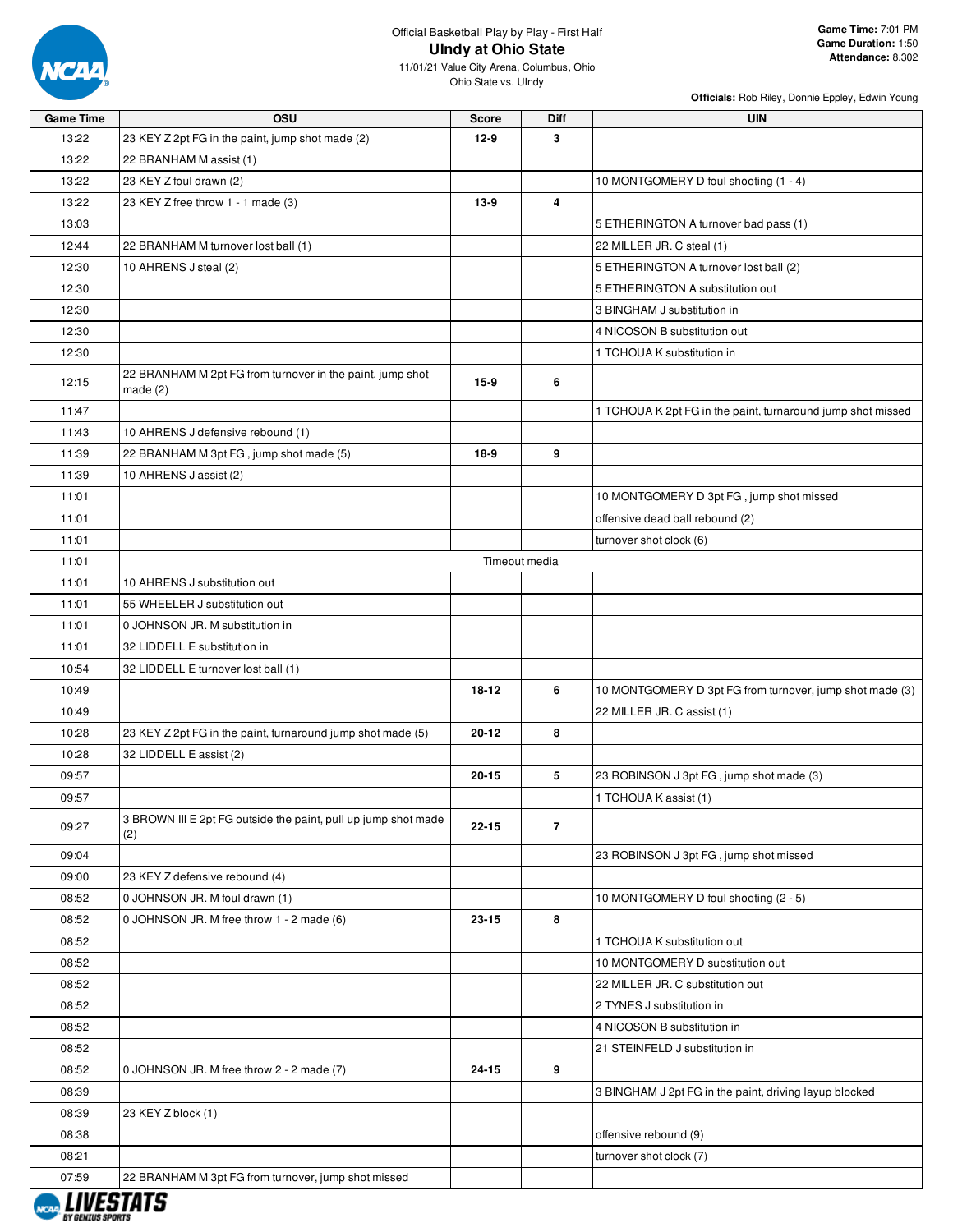

**Game Time:** 7:01 PM **Game Duration:** 1:50 **Attendance:** 8,302

11/01/21 Value City Arena, Columbus, Ohio Ohio State vs. UIndy

| <b>Game Time</b> | OSU                                                                           | <b>Score</b> | <b>Diff</b>    | <b>UIN</b>                                                                  |
|------------------|-------------------------------------------------------------------------------|--------------|----------------|-----------------------------------------------------------------------------|
| 07:55            |                                                                               |              |                | 23 ROBINSON J defensive rebound (2)                                         |
| 07:47            | 3 BROWN III E steal (1)                                                       |              |                | 2 TYNES J turnover bad pass (2)                                             |
| 07:43            | 3 BROWN III E 2pt FG fast break from turnover in the paint,<br>dunk, made (4) | $26 - 15$    | 11             |                                                                             |
| 07:35            | 0 JOHNSON JR. M foul personal (1 - 4)                                         |              |                | 4 NICOSON B foul drawn (1)                                                  |
| 07:35            |                                                                               |              | Timeout media  |                                                                             |
| 07:35            | 23 KEY Z substitution out                                                     |              |                |                                                                             |
| 07:35            | 10 AHRENS J substitution in                                                   |              |                |                                                                             |
| 07:35            |                                                                               |              |                | 3 BINGHAM J substitution out                                                |
| 07:35            |                                                                               |              |                | 23 ROBINSON J substitution out                                              |
| 07:35            |                                                                               |              |                | 5 ETHERINGTON A substitution in                                             |
| 07:35            |                                                                               |              |                | 22 MILLER JR. C substitution in                                             |
| 07:21            |                                                                               | $26 - 17$    | 9              | 22 MILLER JR. C 2pt FG in the paint, driving layup made (4)                 |
| 07:02            | 22 BRANHAM M 3pt FG, jump shot missed                                         |              |                |                                                                             |
| 06:58            |                                                                               |              |                | 2 TYNES J defensive rebound (2)                                             |
| 06:50            |                                                                               |              |                | 2 TYNES J turnover bad pass (3)                                             |
| 06:50            |                                                                               |              |                | 2 TYNES J substitution out                                                  |
| 06:50            |                                                                               |              |                | 21 STEINFELD J substitution out                                             |
| 06:50            |                                                                               |              |                | 1 TCHOUA K substitution in                                                  |
| 06:50            |                                                                               |              |                | 3 BINGHAM J substitution in                                                 |
| 06:38            | 10 AHRENS J turnover bad pass (1)                                             |              |                | 1 TCHOUA K steal (1)                                                        |
| 06:29            |                                                                               |              |                | 1 TCHOUA K 2pt FG from turnover in the paint, jump shot<br>missed           |
| 06:26            | 32 LIDDELL E defensive rebound (1)                                            |              |                |                                                                             |
| 06:18            | 0 JOHNSON JR. M turnover bad pass (1)                                         |              |                | 5 ETHERINGTON A steal (1)                                                   |
| 06:11            | 22 BRANHAM M substitution out                                                 |              |                |                                                                             |
| 06:11            | 55 WHEELER J substitution in                                                  |              |                |                                                                             |
| 06:11            |                                                                               |              |                | 4 NICOSON B substitution out                                                |
| 06:11            |                                                                               |              |                | 10 MONTGOMERY D substitution in                                             |
| 05:46            |                                                                               |              |                | 1 TCHOUA K 2pt FG from turnover in the paint, jump shot<br>missed           |
| 05:43            | 32 LIDDELL E defensive rebound (2)                                            |              |                |                                                                             |
| 05:35            | 0 JOHNSON JR. M 2pt FG in the paint, jump shot missed                         |              |                |                                                                             |
| 05:32            |                                                                               |              |                | 22 MILLER JR. C defensive rebound (1)                                       |
| 05:31            |                                                                               | 26-19        | $\overline{7}$ | 22 MILLER JR. C 2pt FG fast break in the paint, driving layup<br>made $(6)$ |
| 05:31            | 10 AHRENS J foul shooting (1 - 5)                                             |              |                | 22 MILLER JR. C foul drawn (1)                                              |
| 05:31            | 32 LIDDELL E substitution out                                                 |              |                |                                                                             |
| 05:31            | 23 KEY Z substitution in                                                      |              |                |                                                                             |
| 05:31            |                                                                               |              |                | 22 MILLER JR. C free throw fast break 1 - 1 missed                          |
| 05:30            | 3 BROWN III E defensive rebound (2)                                           |              |                |                                                                             |
| 05:18            | 23 KEY Z 2pt FG in the paint, jump shot missed                                |              |                |                                                                             |
| 05:15            |                                                                               |              |                | 3 BINGHAM J defensive rebound (3)                                           |
| 05:04            | 3 BROWN III E foul drawn (1)                                                  |              |                | 1 TCHOUA K foul offensive (2 - 6)                                           |
| 05:04            |                                                                               |              |                | 1 TCHOUA K turnover offensive (1)                                           |
| 05:04            | 3 BROWN III E substitution out                                                |              |                |                                                                             |
| 05:04            | 22 BRANHAM M substitution in                                                  |              |                |                                                                             |
| 05:04            |                                                                               |              |                | 1 TCHOUA K substitution out                                                 |
| 05:04            |                                                                               |              |                | 5 ETHERINGTON A substitution out                                            |
| 05:04            |                                                                               |              |                | 21 STEINFELD J substitution in                                              |

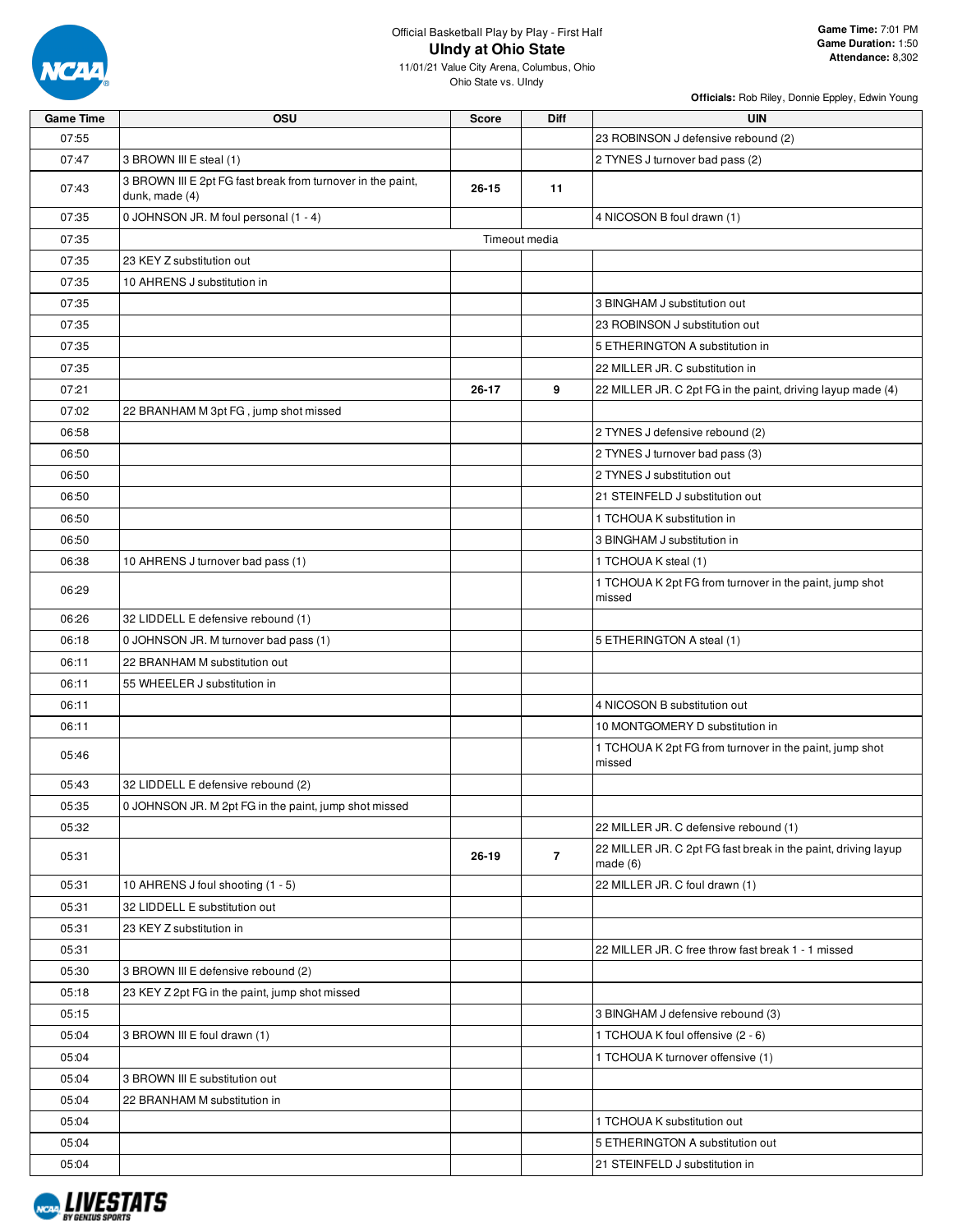

11/01/21 Value City Arena, Columbus, Ohio Ohio State vs. UIndy

| <b>Game Time</b> | OSU                                                                         | <b>Score</b> | Diff          | <b>UIN</b>                                                    |
|------------------|-----------------------------------------------------------------------------|--------------|---------------|---------------------------------------------------------------|
| 05:04            |                                                                             |              |               | 23 ROBINSON J substitution in                                 |
| 04:55            | 10 AHRENS J 3pt FG from turnover, jump shot missed                          |              |               |                                                               |
| 04:50            | 23 KEY Z offensive rebound (5)                                              |              |               |                                                               |
| 04:50            | 23 KEY Z 2pt FG from turnover second chance in the paint,<br>layup made (7) | 28-19        | 9             |                                                               |
| 04:23            |                                                                             |              |               | 23 ROBINSON J 2pt FG outside the paint, jump shot missed      |
| 04:20            | 0 JOHNSON JR. M defensive rebound (1)                                       |              |               |                                                               |
| 04:17            | 0 JOHNSON JR. M 2pt FG fast break in the paint, driving layup<br>made $(9)$ | 30-19        | 11            |                                                               |
| 04:08            | 55 WHEELER J foul personal (2 - 6)                                          |              |               | 10 MONTGOMERY D foul drawn (1)                                |
| 04:08            | 0 JOHNSON JR. M substitution out                                            |              |               |                                                               |
| 04:08            | 32 LIDDELL E substitution in                                                |              |               |                                                               |
| 04:08            | 55 WHEELER J substitution out                                               |              |               |                                                               |
| 04:08            | 1 SOTOS J substitution in                                                   |              |               |                                                               |
| 03:58            |                                                                             |              |               | 21 STEINFELD J 2pt FG in the paint, layup blocked             |
| 03:58            | 23 KEY Z block (2)                                                          |              |               |                                                               |
| 03:50            | 22 BRANHAM M defensive rebound (1)                                          |              |               |                                                               |
| 03:49            | 32 LIDDELL E 2pt FG in the paint, driving layup made (2)                    | 32-19        | 13            |                                                               |
| 03:49            | 32 LIDDELL E foul drawn (1)                                                 |              |               | 3 BINGHAM J foul shooting (1 - 7)                             |
| 03:49            |                                                                             |              | Timeout media |                                                               |
| 03:49            |                                                                             |              |               | 21 STEINFELD J substitution out                               |
| 03:49            |                                                                             |              |               | 5 ETHERINGTON A substitution in                               |
| 03:49            | 32 LIDDELL E free throw 1 - 1 made (3)                                      | 33-19        | 14            |                                                               |
| 03:29            | 22 BRANHAM M foul personal (1 - 7)                                          |              |               | 10 MONTGOMERY D foul drawn (2)                                |
| 03:29            |                                                                             |              |               | 10 MONTGOMERY D 1&1 free throw 1 missed                       |
| 03:27            | 32 LIDDELL E defensive rebound (3)                                          |              |               |                                                               |
| 03:10            | 22 BRANHAM M 2pt FG in the paint, jump shot blocked                         |              |               |                                                               |
| 03:10            |                                                                             |              |               | 3 BINGHAM J block (2)                                         |
| 03:06            |                                                                             |              |               | 3 BINGHAM J defensive rebound (4)                             |
| 02:53            |                                                                             | 33-21        | 12            | 22 MILLER JR. C 2pt FG in the paint, layup made (8)           |
| 02:38            | 10 AHRENS J 3pt FG, jump shot missed                                        |              |               |                                                               |
| 02:34            |                                                                             |              |               | 23 ROBINSON J defensive rebound (3)                           |
| 02:30            |                                                                             |              |               | 5 ETHERINGTON A 3pt FG, jump shot missed                      |
| 02:26            | 1 SOTOS J defensive rebound (1)                                             |              |               |                                                               |
| 02:23            | 1 SOTOS J foul offensive (1 - 8)                                            |              |               | 10 MONTGOMERY D foul drawn (3)                                |
| 02:23            | 1 SOTOS J turnover offensive (1)                                            |              |               |                                                               |
| 02:23            | 32 LIDDELL E substitution out                                               |              |               |                                                               |
| 02:23            | 3 BROWN III E substitution in                                               |              |               |                                                               |
| 02:23            |                                                                             |              |               | Timeout 30 Sec                                                |
|                  |                                                                             |              |               | 22 MILLER JR. C 2pt FG from turnover in the paint, layup made |
| 02:07            |                                                                             | 33-23        | 10            | (10)                                                          |
| 01:43            | 23 KEY Z 2pt FG in the paint, dunk, made (9)                                | 35-23        | 12            |                                                               |
| 01:43            | 22 BRANHAM M assist (2)                                                     |              |               |                                                               |
| 01:43            | 23 KEY Z foul drawn (3)                                                     |              |               | 23 ROBINSON J foul shooting (1 - 8)                           |
| 01:43            | 23 KEY Z free throw 1 - 1 made (10)                                         | 36-23        | 13            |                                                               |
| 01:26            | 1 SOTOS J foul shooting (2 - 9)                                             |              |               | 3 BINGHAM J foul drawn (1)                                    |
| 01:26            |                                                                             | 36-24        | 12            | 3 BINGHAM J free throw 1 - 2 made (3)                         |
| 01:26            | 1 SOTOS J substitution out                                                  |              |               |                                                               |
| 01:26            | 0 JOHNSON JR. M substitution in                                             |              |               |                                                               |
| 01:26            |                                                                             | 36-25        | 11            | 3 BINGHAM J free throw 2 - 2 made (4)                         |

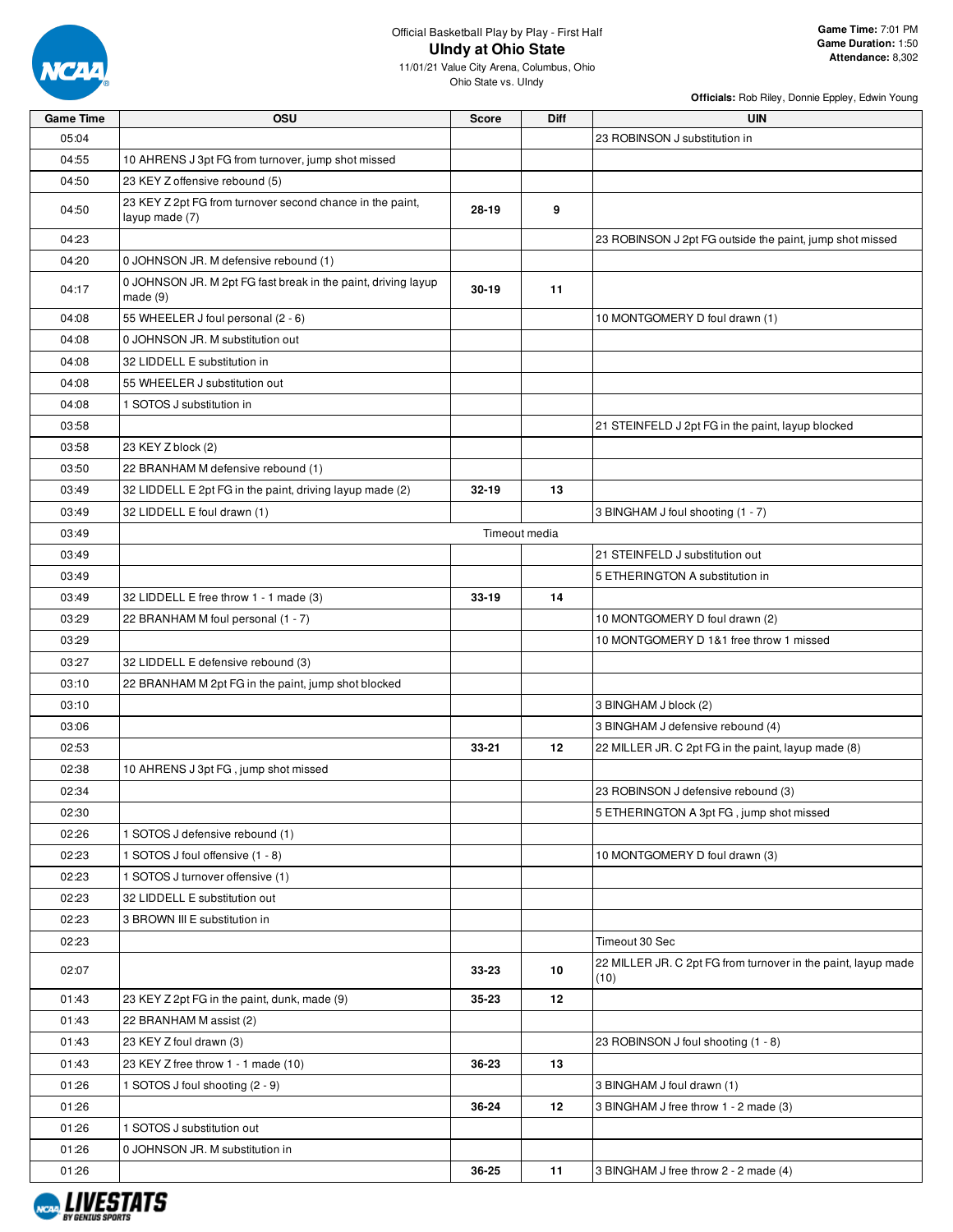

## Official Basketball Play by Play - First Half **UIndy at Ohio State**

| <b>Game Time</b> | <b>OSU</b>                                                | <b>Score</b>         | <b>Diff</b> | <b>UIN</b>                                                |
|------------------|-----------------------------------------------------------|----------------------|-------------|-----------------------------------------------------------|
| 01:04            | 22 BRANHAM M foul drawn (1)                               |                      |             | 5 ETHERINGTON A foul personal (1 - 9)                     |
| 01:04            | 22 BRANHAM M 1&1 free throw 1 made (6)                    | $37 - 25$            | 12          |                                                           |
| 01:04            | 22 BRANHAM M 1&1 free throw 2 made (7)                    | 38-25                | 13          |                                                           |
| 00:52            |                                                           |                      |             | 10 MONTGOMERY D 3pt FG, jump shot missed                  |
| 00:47            | 23 KEY Z defensive rebound (6)                            |                      |             |                                                           |
| 00:38            | 10 AHRENS J 2pt FG in the paint, pull up jump shot missed |                      |             |                                                           |
| 00:35            | 23 KEY Z offensive rebound (7)                            |                      |             |                                                           |
| 00:33            | 3 BROWN III E 3pt FG second chance, jump shot made (7)    | $41 - 25$            | 16          |                                                           |
| 00:33            | 23 KEY Z assist (1)                                       |                      |             |                                                           |
| 00:03            |                                                           |                      |             | 22 MILLER JR. C 2pt FG in the paint, driving layup missed |
| 00:00            | 0 JOHNSON JR. M defensive rebound (2)                     |                      |             |                                                           |
|                  |                                                           | <b>END OF PERIOD</b> |             |                                                           |
|                  |                                                           | <b>OSU 41-25 UIN</b> |             |                                                           |

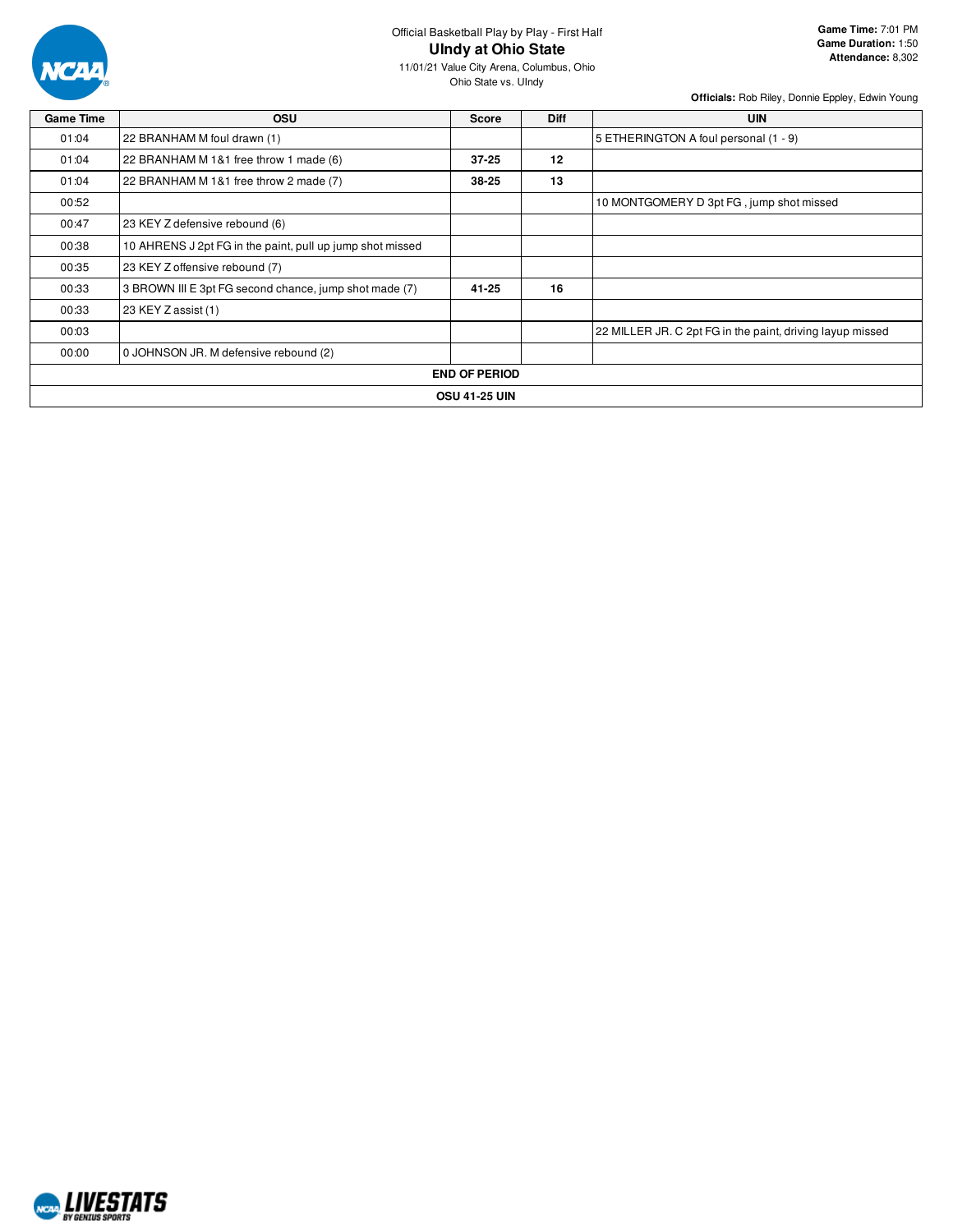

#### Official Basketball Box Score - First Half **UIndy at Ohio State** 11/01/21 Value City Arena, Columbus, Ohio Ohio State vs. UIndy

**Officials:** Rob Riley, Donnie Eppley, Edwin Young

| Ulndy - $25$  |                       |       |         |              |         |           |                |                 |           |              |           |           |              |   |           |               |       |
|---------------|-----------------------|-------|---------|--------------|---------|-----------|----------------|-----------------|-----------|--------------|-----------|-----------|--------------|---|-----------|---------------|-------|
|               |                       |       | FG      | 3P           | FT      |           |                | <b>Rebounds</b> |           | <b>Fouls</b> | <b>TP</b> | <b>AS</b> | <b>TO ST</b> |   |           | <b>Blocks</b> | $+/-$ |
|               | NO. Name              | Min   | M-A     | M-A          | M-A     | <b>OR</b> | <b>DR</b>      | <b>TOT</b>      | <b>PF</b> | <b>FD</b>    |           |           |              |   | <b>BS</b> | <b>BA</b>     |       |
|               | F<br>Kendrick Tchoua  | 10:15 | 1-6     | $0 - 0$      | $0 - 1$ | 0         | 0              | 0               | 2         |              | 2         |           |              |   | 0         | 0             | -1    |
| 3             | Jesse Bingham<br>F    | 15:49 | $1-3$   | $0 - 1$      | $2 - 2$ | $\Omega$  | 4              | 4               |           |              | 4         | 0         |              | 0 | 2         | 1             | $-18$ |
| 23            | Jakobie Robinson<br>F | 15:02 | 1-4     | $1-3$        | $0-0$   |           | 2              | 3               |           | 0            | 3         |           | 0            | 0 | $\Omega$  | 0             | -23   |
| 10            | Dee Montgomery<br>G   | 14:52 | $1-5$   | $1 - 4$      | $0 - 1$ | $\Omega$  |                |                 | 2         | 3            | 3         | 0         |              | 0 | 0         | 1             | $-18$ |
| 22            | Cory Miller Jr.<br>G  | 17:07 | $5-6$   | $0 - 0$      | $0 - 1$ | $\Omega$  |                |                 | 0         |              | 10        |           | 0            |   | $\Omega$  | 0             | $-11$ |
| 2             | Josiah Tynes          | 06:05 | $0 - 0$ | $0 - 0$      | $0 - 2$ | $\Omega$  | $\mathfrak{p}$ | $\mathfrak{p}$  |           |              | 0         | $\Omega$  | 3            | 0 | 0         | $\mathbf 0$   | 0     |
| 21            | Julian Steinfeld      | 04:57 | $0 - 1$ | $0-0$        | $0-0$   | $\Omega$  |                |                 |           |              | 0         | 0         | 0            | 0 | $\Omega$  |               | -9    |
| 4             | <b>Ben Nicoson</b>    | 06:07 | $0 - 0$ | $0 - 0$      | $0-0$   | $\Omega$  | $\Omega$       | $\Omega$        | 0         |              | 0         |           | 0            | 0 | 0         | $\mathbf 0$   | -1    |
| 5             | Aaron Etherington     | 09:46 | $1-2$   | $1-2$        | $0-0$   | $\Omega$  | $\mathbf{0}$   | 0               |           | 0            | 3         | 0         | 2            |   | 0         | 0             |       |
| Team          |                       |       |         |              |         | 2         |                | 3               |           |              | 0         |           | 2            |   |           |               |       |
| <b>Totals</b> |                       |       | $10-27$ | $3-10$   2-7 |         | 3         | 12             | 15              | 9         | 9            | 25        | 4         | 10           | 3 | 2         | 3             | $-16$ |

|     | <b>Shooting By Period</b> |          |       |  |  |  |  |  |  |  |
|-----|---------------------------|----------|-------|--|--|--|--|--|--|--|
| 1st | FG%                       | 10-27    | 37.0% |  |  |  |  |  |  |  |
|     | 3PT%                      | $3 - 10$ | 30.0% |  |  |  |  |  |  |  |
|     | FT%                       | $2 - 7$  | 28.6% |  |  |  |  |  |  |  |
|     | <b>GM FG%</b>             | 10-27    | 37.0% |  |  |  |  |  |  |  |
|     | 3PT%                      | $3 - 10$ | 30.0% |  |  |  |  |  |  |  |
|     | FT%                       | $2 - 7$  | 28.6% |  |  |  |  |  |  |  |

Dead Ball Rebounds: 2, 0

**Ohio State - 41**

F 16:34 F 14:01 F 13:38  $G$  12:23 G 11:02 **NO.** Name Min **FG 3P FT Rebounds Fouls TP AS TO ST**  $\begin{bmatrix} \mathsf{FG} & \mathsf{3P} & \mathsf{FT} \\ \mathsf{M-A} & \mathsf{M-A} & \mathsf{OR} & \mathsf{DR} & \mathsf{TOT} \end{bmatrix}$   $\begin{bmatrix} \mathsf{FO} & \mathsf{FP} \\ \mathsf{PF} & \mathsf{FD} \end{bmatrix}$   $\begin{bmatrix} \mathsf{TS} & \mathsf{DT} \\ \mathsf{AS} & \mathsf{DT} \end{bmatrix}$   $\begin{bmatrix} \mathsf{BlockS} \\ \mathsf{BS} & \mathsf{BA} \end{bmatrix}$  +/-10 Justin Ahrens F 16:34 1-6 1-5 0-0 0 1 1 1 0 3 2 1 2 1 0 14 23 Zed Key 14:01 4-6 0-1 2-2 2 5 7 1 3 10 1 0 0 2 0 21 32 E.J. Liddell 13:38 1-3 0-2 1-1 0 3 3 0 1 3 2 1 0 0 0 0 0 Meechie Johnson Jr. G 12:23 3-7 1 -2 2-2 0 2 2 1 1 9 0 1 0 0 1 0 1 10 55 Jamari Wheeler  $G\left|11:02\right|$  1-2 0-1 0-0 0 2 2 2 0 2 1 0 1 0 0 11 50 Joey Brunk 03:55 0-0 0-0 0-0 2 0 2 1 2 0 0 2 0 0 0 -1 22 Malaki Branham 14:49 2-5 1-3 2-2 0 1 1 1 1 7 2 1 0 0 1 14 3 Eugene Brown III | 10:56 | 3-3 | 1-1 | 0-0 | 0 2 2 | 0 1 | 7 | 0 | 0 | 1 | 0 0 | 10 1 Jimmy Sotos  $02:42 \begin{bmatrix} 0 & 0 & 0 & 0 & 0 & 0 & 1 \\ 0 & 0 & 0 & 0 & 1 & 1 \end{bmatrix}$  2 0 0 0 1 1 0 0 0 1 Team 1 0 1 0 0 **Totals** 15-32 4-15 7-7 5 17 22 | 9 | 9 | 41 | 8 | 7 | 4 | 3 2 | 16

|     | <b>Shooting By Period</b> |          |        |  |  |  |  |  |  |  |  |
|-----|---------------------------|----------|--------|--|--|--|--|--|--|--|--|
| 1st | FG%                       | 15-32    | 46.9%  |  |  |  |  |  |  |  |  |
|     | 3PT%                      | $4 - 15$ | 26.7%  |  |  |  |  |  |  |  |  |
|     | FT%                       | $7 - 7$  | 100%   |  |  |  |  |  |  |  |  |
|     | GM FG%                    | 15-32    | 46.9%  |  |  |  |  |  |  |  |  |
|     | 3PT%                      | $4 - 15$ | 26.7%  |  |  |  |  |  |  |  |  |
|     | FT%                       | $7 - 7$  | 100.0% |  |  |  |  |  |  |  |  |

Dead Ball Rebounds: 0, 0

|                                     | UIN   | OSU                       |                       |            |      |                                 |                |     |     |  |  |
|-------------------------------------|-------|---------------------------|-----------------------|------------|------|---------------------------------|----------------|-----|-----|--|--|
|                                     |       |                           | <b>Points from</b>    | <b>UIN</b> | losu | <b>Period by Period Scoring</b> |                |     |     |  |  |
| <b>Biggest lead</b>                 |       | $0(1st20:00) 16(1st0:33)$ | <b>Turnovers</b>      | 5          | 10   |                                 | 1st            | 2nd | TOT |  |  |
| Best Scoring Run $\mid$ 4(1st 5:31) |       | $8(1^{st}11:39)$          | Paint                 | 12         | 20   |                                 |                |     |     |  |  |
| <b>Lead Changes</b>                 |       |                           | <b>Second Chancel</b> | 2          | 5    | <b>UIN</b>                      | 25             | 21  | 46  |  |  |
| Times Tied                          |       |                           | <b>Fast Breaks</b>    | 2          | 8    | OSU                             | 4 <sup>1</sup> | 41  |     |  |  |
| Time with Lead                      | 00:00 | 19:41                     | <b>Bench</b>          | 3          | 14   |                                 |                |     | 82  |  |  |

**Technical Fouls:**:NONE

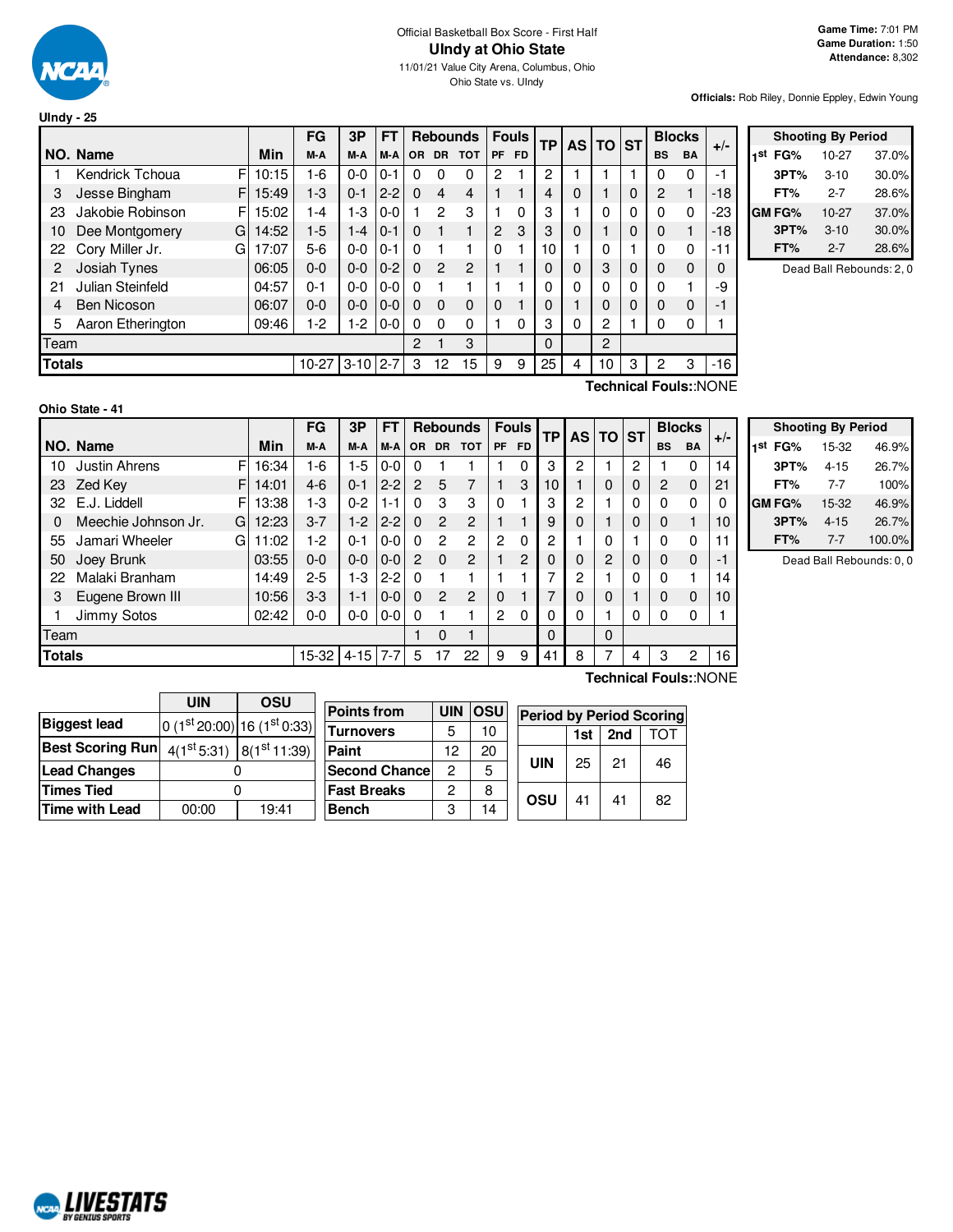

### **Period 2**

| <b>Quarter Starters:</b> |                                                       |             |              |                 |                                                    |                                                             |
|--------------------------|-------------------------------------------------------|-------------|--------------|-----------------|----------------------------------------------------|-------------------------------------------------------------|
| OSU                      | 0 Johnson Jr. M                                       | 10 Ahrens J | 23 Key Z     |                 | 32 Liddell E                                       | 55 Wheeler J                                                |
| <b>UIN</b>               | 1 Tchoua K                                            | 3 Bingham J |              | 10 Montgomery D | 22 Miller Jr. C                                    | 23 Robinson J                                               |
| <b>Game Time</b>         | OSU                                                   |             | <b>Score</b> | Diff            |                                                    | <b>UIN</b>                                                  |
| 20:00                    | 3 BROWN III E substitution out                        |             |              |                 |                                                    |                                                             |
| 20:00                    | 22 BRANHAM M substitution out                         |             |              |                 |                                                    |                                                             |
| 20:00                    | 32 LIDDELL E substitution in                          |             |              |                 |                                                    |                                                             |
| 20:00                    | 55 WHEELER J substitution in                          |             |              |                 |                                                    |                                                             |
| 20:00                    |                                                       |             |              |                 | 5 ETHERINGTON A substitution out                   |                                                             |
| 20:00                    |                                                       |             |              |                 | 1 TCHOUA K substitution in                         |                                                             |
| 19:44                    |                                                       |             | 41-27        | 14              | 1 TCHOUA K 2pt FG in the paint, jump shot made (4) |                                                             |
| 19:44                    |                                                       |             |              |                 | 23 ROBINSON J assist (2)                           |                                                             |
| 19:25                    | 0 JOHNSON JR. M 3pt FG, jump shot missed              |             |              |                 |                                                    |                                                             |
| 19:21                    |                                                       |             |              |                 | 22 MILLER JR. C defensive rebound (2)              |                                                             |
| 19:15                    |                                                       |             |              |                 | 10 MONTGOMERY D 3pt FG, jump shot missed           |                                                             |
| 19:10                    | 32 LIDDELL E defensive rebound (4)                    |             |              |                 |                                                    |                                                             |
| 19:07                    | 10 AHRENS J 3pt FG fast break, jump shot made (6)     |             | 44-27        | 17              |                                                    |                                                             |
| 19:07                    | 55 WHEELER J assist (2)                               |             |              |                 |                                                    |                                                             |
| 18:56                    | 32 LIDDELL E foul personal (1 - 1)                    |             |              |                 | 23 ROBINSON J foul drawn (1)                       |                                                             |
| 18:46                    |                                                       |             |              |                 | 3 BINGHAM J 2pt FG in the paint, jump shot blocked |                                                             |
| 18:46                    | 23 KEY Z block (3)                                    |             |              |                 |                                                    |                                                             |
| 18:42                    | 55 WHEELER J defensive rebound (3)                    |             |              |                 |                                                    |                                                             |
| 18:42                    | 0 JOHNSON JR. M foul drawn (2)                        |             |              |                 | 22 MILLER JR. C foul shooting (1 - 1)              |                                                             |
| 18:42                    | 0 JOHNSON JR. M free throw fast break 1 - 2 made (10) |             | 45-27        | 18              |                                                    |                                                             |
| 18:42                    | 0 JOHNSON JR. M free throw fast break 2 - 2 made (11) |             | 46-27        | 19              |                                                    |                                                             |
| 18:15                    |                                                       |             |              |                 | 10 MONTGOMERY D 3pt FG, jump shot missed           |                                                             |
| 18:12                    | 32 LIDDELL E defensive rebound (5)                    |             |              |                 |                                                    |                                                             |
| 18:04                    | 32 LIDDELL E foul drawn (2)                           |             |              |                 | 23 ROBINSON J foul personal (2 - 2)                |                                                             |
| 18:04                    |                                                       |             |              |                 | 10 MONTGOMERY D substitution out                   |                                                             |
| 18:04                    |                                                       |             |              |                 | 4 NICOSON B substitution in                        |                                                             |
| 17:58                    | 0 JOHNSON JR. M foul drawn (3)                        |             |              |                 | 1 TCHOUA K foul shooting (3 - 3)                   |                                                             |
| 17:58                    | 0 JOHNSON JR. M free throw 1 - 2 made (12)            |             | 47-27        | 20              |                                                    |                                                             |
| 17:58                    |                                                       |             |              |                 | 1 TCHOUA K substitution out                        |                                                             |
| 17:58                    |                                                       |             |              |                 | 23 ROBINSON J substitution out                     |                                                             |
| 17:58                    |                                                       |             |              |                 | 5 ETHERINGTON A substitution in                    |                                                             |
| 17:58                    |                                                       |             |              |                 | 21 STEINFELD J substitution in                     |                                                             |
| 17:58                    | 0 JOHNSON JR. M free throw 2 - 2 missed               |             |              |                 |                                                    |                                                             |
| 17:56                    | 0 JOHNSON JR. M offensive rebound (3)                 |             |              |                 |                                                    |                                                             |
| 17:45                    | 55 WHEELER J 3pt FG second chance, jump shot made (5) |             | 50-27        | 23              |                                                    |                                                             |
| 17:45                    | 23 KEY Z assist (2)                                   |             |              |                 |                                                    |                                                             |
| 17:34                    | 0 JOHNSON JR. M foul personal (2 - 2)                 |             |              |                 | 22 MILLER JR. C foul drawn (2)                     |                                                             |
| 17:34                    | 0 JOHNSON JR. M substitution out                      |             |              |                 |                                                    |                                                             |
| 17:34                    | 23 KEY Z substitution out                             |             |              |                 |                                                    |                                                             |
| 17:34                    | 2 RUSSELL C substitution in                           |             |              |                 |                                                    |                                                             |
| 17:34                    | 50 BRUNK J substitution in                            |             |              |                 |                                                    |                                                             |
| 17:15                    |                                                       |             |              |                 |                                                    | 22 MILLER JR. C 2pt FG outside the paint, jump shot blocked |
| 17:15                    | 32 LIDDELL E block (1)                                |             |              |                 |                                                    |                                                             |
|                          |                                                       |             |              |                 |                                                    |                                                             |

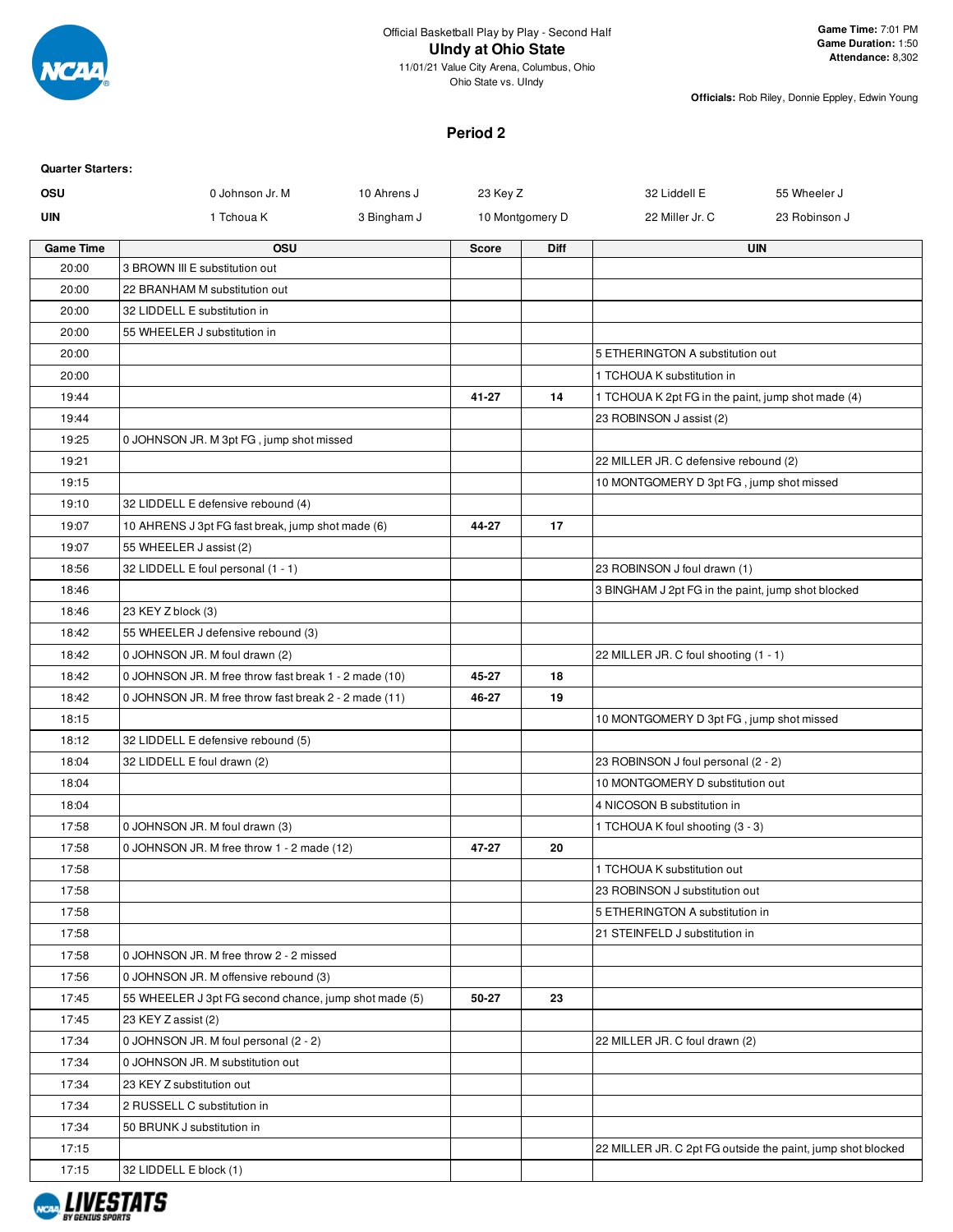

11/01/21 Value City Arena, Columbus, Ohio Ohio State vs. UIndy

| <b>Game Time</b> | OSU                                                                                   | <b>Score</b> | Diff          | <b>UIN</b>                                                           |
|------------------|---------------------------------------------------------------------------------------|--------------|---------------|----------------------------------------------------------------------|
| 17:15            |                                                                                       |              |               | 21 STEINFELD J offensive rebound (2)                                 |
| 17:13            |                                                                                       |              |               | turnover shot clock (11)                                             |
| 17:13            |                                                                                       |              |               | 3 BINGHAM J substitution out                                         |
| 17:13            |                                                                                       |              |               | 2 TYNES J substitution in                                            |
| 16:51            | 2 RUSSELL C 2pt FG from turnover in the paint, jump shot<br>missed                    |              |               |                                                                      |
| 16:48            | 32 LIDDELL E offensive rebound (6)                                                    |              |               |                                                                      |
| 16:47            | 32 LIDDELL E 2pt FG from turnover second chance in the paint,<br>jump shot made (5)   | $52 - 27$    | 25            |                                                                      |
| 16:29            |                                                                                       |              |               | 2 TYNES J turnover bad pass (4)                                      |
| 16:23            | 50 BRUNK J foul drawn (3)                                                             |              |               | 21 STEINFELD J foul personal (2 - 4)                                 |
| 16:23            | 10 AHRENS J substitution out                                                          |              |               |                                                                      |
| 16:23            | 55 WHEELER J substitution out                                                         |              |               |                                                                      |
| 16:23            | 0 JOHNSON JR. M substitution in                                                       |              |               |                                                                      |
| 16:23            | 22 BRANHAM M substitution in                                                          |              |               |                                                                      |
| 16:23            |                                                                                       |              |               | 2 TYNES J substitution out                                           |
| 16:23            |                                                                                       |              |               | 14 BECHER M substitution in                                          |
| 16:19            | 0 JOHNSON JR. M 2pt FG from turnover in the paint, jump shot<br>blocked               |              |               |                                                                      |
| 16:19            |                                                                                       |              |               | 21 STEINFELD J block (1)                                             |
| 16:19            | offensive rebound (28)                                                                |              |               |                                                                      |
| 16:19            |                                                                                       |              |               | 5 ETHERINGTON A substitution out                                     |
| 16:19            |                                                                                       |              |               | 23 ROBINSON J substitution in                                        |
| 16:15            | 22 BRANHAM M 3pt FG from turnover second chance, jump<br>shot made (10)               | 55-27        | 28            |                                                                      |
| 16:15            | 0 JOHNSON JR. M assist (1)                                                            |              |               |                                                                      |
| 15:58            | 32 LIDDELL E foul shooting (2 - 3)                                                    |              |               | 22 MILLER JR. C foul drawn (3)                                       |
| 15:58            |                                                                                       |              | Timeout media |                                                                      |
| 15:58            |                                                                                       | 55-28        | 27            | 22 MILLER JR. C free throw 1 - 2 made (11)                           |
| 15:58            |                                                                                       |              |               | 22 MILLER JR. C free throw 2 - 2 missed                              |
| 15:55            |                                                                                       |              |               | 4 NICOSON B offensive rebound (1)                                    |
| 15:51            |                                                                                       |              |               | 22 MILLER JR. C substitution out                                     |
| 15:51            |                                                                                       |              |               | 2 TYNES J substitution in                                            |
| 15:43            | 50 BRUNK J foul personal (2 - 4)                                                      |              |               | 21 STEINFELD J foul drawn (2)                                        |
| 15:39            |                                                                                       |              |               | 4 NICOSON B turnover lost ball (1)                                   |
| 15:29            | 32 LIDDELL E 2pt FG from turnover outside the paint, jump shot<br>made $(7)$          | 57-28        | 29            |                                                                      |
| 15:12            |                                                                                       |              |               | 23 ROBINSON J 3pt FG, jump shot missed                               |
| 15:10            |                                                                                       |              |               | offensive rebound (19)                                               |
| 15:10            | 50 BRUNK J foul personal (3 - 5)                                                      |              |               | 21 STEINFELD J foul drawn (3)                                        |
| 15:09            | 50 BRUNK J foul personal (4 - 6)                                                      |              |               | 21 STEINFELD J foul drawn (4)                                        |
| 14:59            |                                                                                       |              |               | 2 TYNES J 2pt FG second chance in the paint, driving layup<br>missed |
| 14:56            | 0 JOHNSON JR. M defensive rebound (4)                                                 |              |               |                                                                      |
| 14:48            | 22 BRANHAM M 2pt FG in the paint, driving layup blocked                               |              |               |                                                                      |
| 14:48            |                                                                                       |              |               | 21 STEINFELD J block (2)                                             |
| 14:46            | offensive rebound (30)                                                                |              |               |                                                                      |
| 14:41            | 32 LIDDELL E 2pt FG second chance outside the paint,<br>turnaround jump shot made (9) | 59-28        | 31            |                                                                      |
| 14:28            | 22 BRANHAM M foul drawn (2)                                                           |              |               | 23 ROBINSON J foul offensive (3 - 5)                                 |
| 14:28            |                                                                                       |              |               | 23 ROBINSON J turnover offensive (1)                                 |

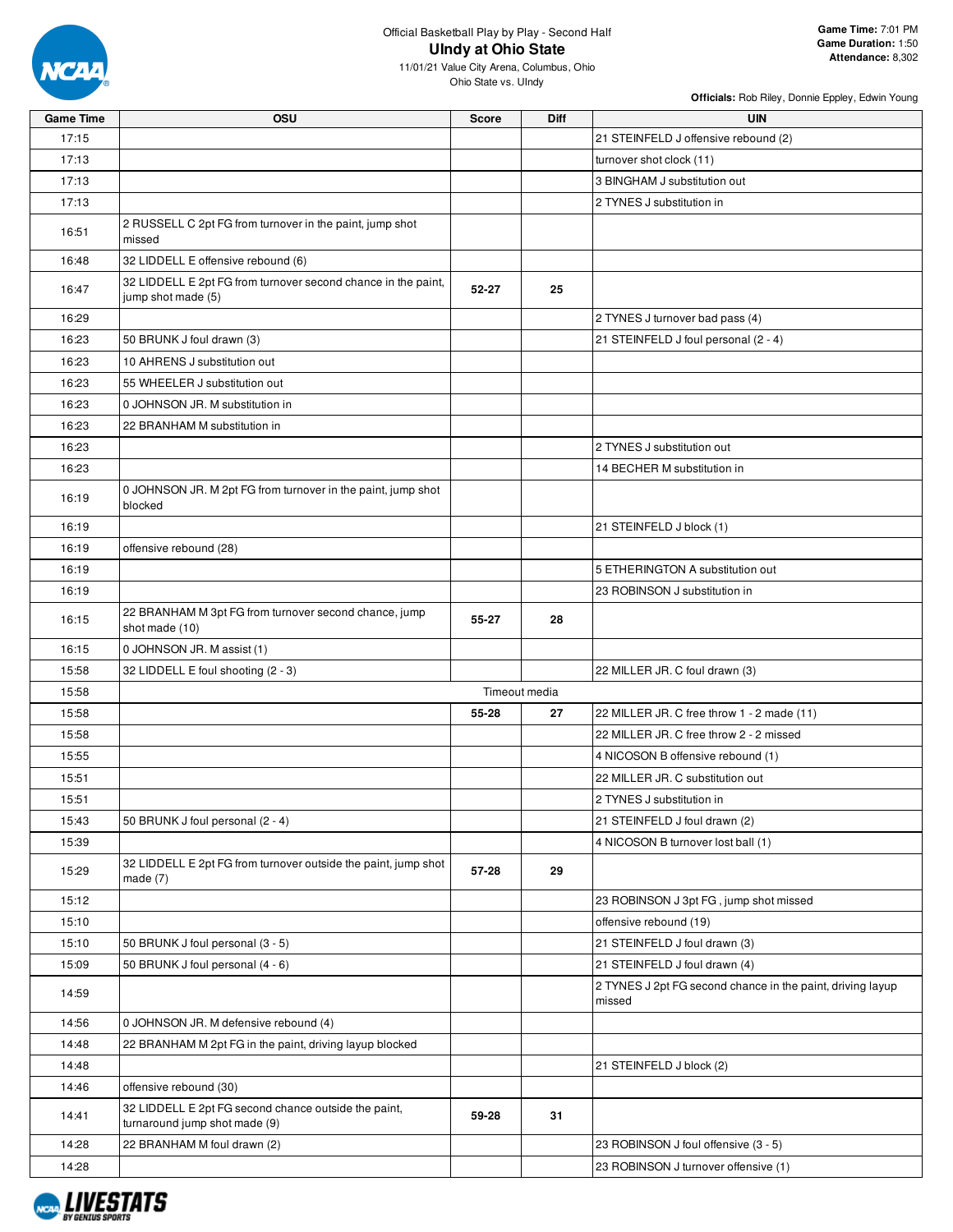

| <b>Game Time</b> | OSU                                                                       | <b>Score</b> | Diff          | <b>UIN</b>                                                          |
|------------------|---------------------------------------------------------------------------|--------------|---------------|---------------------------------------------------------------------|
| 14:11            | 2 RUSSELL C 3pt FG from turnover, jump shot missed                        |              |               |                                                                     |
| 14:08            | 32 LIDDELL E offensive rebound (7)                                        |              |               |                                                                     |
| 14:06            | 32 LIDDELL E foul drawn (3)                                               |              |               | 23 ROBINSON J foul personal (4 - 6)                                 |
| 14:06            |                                                                           |              |               | 4 NICOSON B substitution out                                        |
| 14:06            |                                                                           |              |               | 21 STEINFELD J substitution out                                     |
| 14:06            |                                                                           |              |               | 23 ROBINSON J substitution out                                      |
| 14:06            |                                                                           |              |               | 1 TCHOUA K substitution in                                          |
| 14:06            |                                                                           |              |               | 5 ETHERINGTON A substitution in                                     |
| 14:06            |                                                                           |              |               | 10 MONTGOMERY D substitution in                                     |
| 13:50            | 32 LIDDELL E 3pt FG from turnover second chance, jump shot<br>made $(12)$ | 62-28        | 34            |                                                                     |
| 13:50            | 0 JOHNSON JR. M assist (2)                                                |              |               |                                                                     |
| 13:31            |                                                                           | 62-30        | 32            | 14 BECHER M 2pt FG outside the paint, pull up jump shot made<br>(2) |
| 13:17            | 22 BRANHAM M 3pt FG, jump shot missed                                     |              |               |                                                                     |
| 13:12            |                                                                           |              |               | 2 TYNES J defensive rebound (3)                                     |
| 13:09            |                                                                           |              |               | 10 MONTGOMERY D 3pt FG, jump shot missed                            |
| 13:05            | 0 JOHNSON JR. M defensive rebound (5)                                     |              |               |                                                                     |
| 13:00            | 50 BRUNK J turnover lost ball (3)                                         |              |               |                                                                     |
| 13:00            | 32 LIDDELL E substitution out                                             |              |               |                                                                     |
| 13:00            | 3 BROWN III E substitution in                                             |              |               |                                                                     |
| 13:00            |                                                                           |              |               | 10 MONTGOMERY D substitution out                                    |
| 13:00            |                                                                           |              |               | 4 NICOSON B substitution in                                         |
| 13:00            | 0 JOHNSON JR. M substitution out                                          |              |               |                                                                     |
| 13:00            | 1 SOTOS J substitution in                                                 |              |               |                                                                     |
| 12:48            |                                                                           |              |               | 1 TCHOUA K 2pt FG from turnover in the paint, jump shot<br>blocked  |
| 12:48            | 50 BRUNK J block (1)                                                      |              |               |                                                                     |
| 12:47            |                                                                           |              |               | 1 TCHOUA K offensive rebound (1)                                    |
| 12:47            | 50 BRUNK J foul personal (5 - 7)                                          |              |               | 1 TCHOUA K foul drawn (2)                                           |
| 12:47            | 50 BRUNK J substitution out                                               |              |               |                                                                     |
| 12:47            | 23 KEY Z substitution in                                                  |              |               |                                                                     |
| 12:47            |                                                                           | 62-31        | 31            | 1 TCHOUA K 1&1 free throw 1 made (5)                                |
| 12:47            |                                                                           | 62-32        | 30            | 1 TCHOUA K 1&1 free throw 2 made (6)                                |
| 12:47            |                                                                           |              |               | 5 ETHERINGTON A substitution out                                    |
| 12:47            |                                                                           |              |               | 12 PEETERS S substitution in                                        |
| 12:28            | 3 BROWN III E 3pt FG, jump shot made (10)                                 | 65-32        | 33            |                                                                     |
| 12:28            | 1 SOTOS J assist (1)                                                      |              |               |                                                                     |
| 12:21            |                                                                           |              |               | 2 TYNES J 3pt FG, jump shot missed                                  |
| 12:17            | 1 SOTOS J defensive rebound (2)                                           |              |               |                                                                     |
| 12:00            | 22 BRANHAM M 2pt FG outside the paint, jump shot missed                   |              |               |                                                                     |
| 11:56            |                                                                           |              |               | 1 TCHOUA K defensive rebound (2)                                    |
| 11:41            |                                                                           |              |               | 2 TYNES J 2pt FG in the paint, driving layup missed                 |
| 11:37            | 3 BROWN III E defensive rebound (3)                                       |              |               |                                                                     |
| 11:30            | 3 BROWN III E 3pt FG, jump shot made (13)                                 | 68-32        | 36            |                                                                     |
| 11:30            | 1 SOTOS J assist (2)                                                      |              |               |                                                                     |
| 11:23            |                                                                           |              |               | Timeout 30 Sec                                                      |
| 11:23            |                                                                           |              | Timeout media |                                                                     |
| 11:23            | 22 BRANHAM M substitution out                                             |              |               |                                                                     |
| 11:23            | 10 AHRENS J substitution in                                               |              |               |                                                                     |

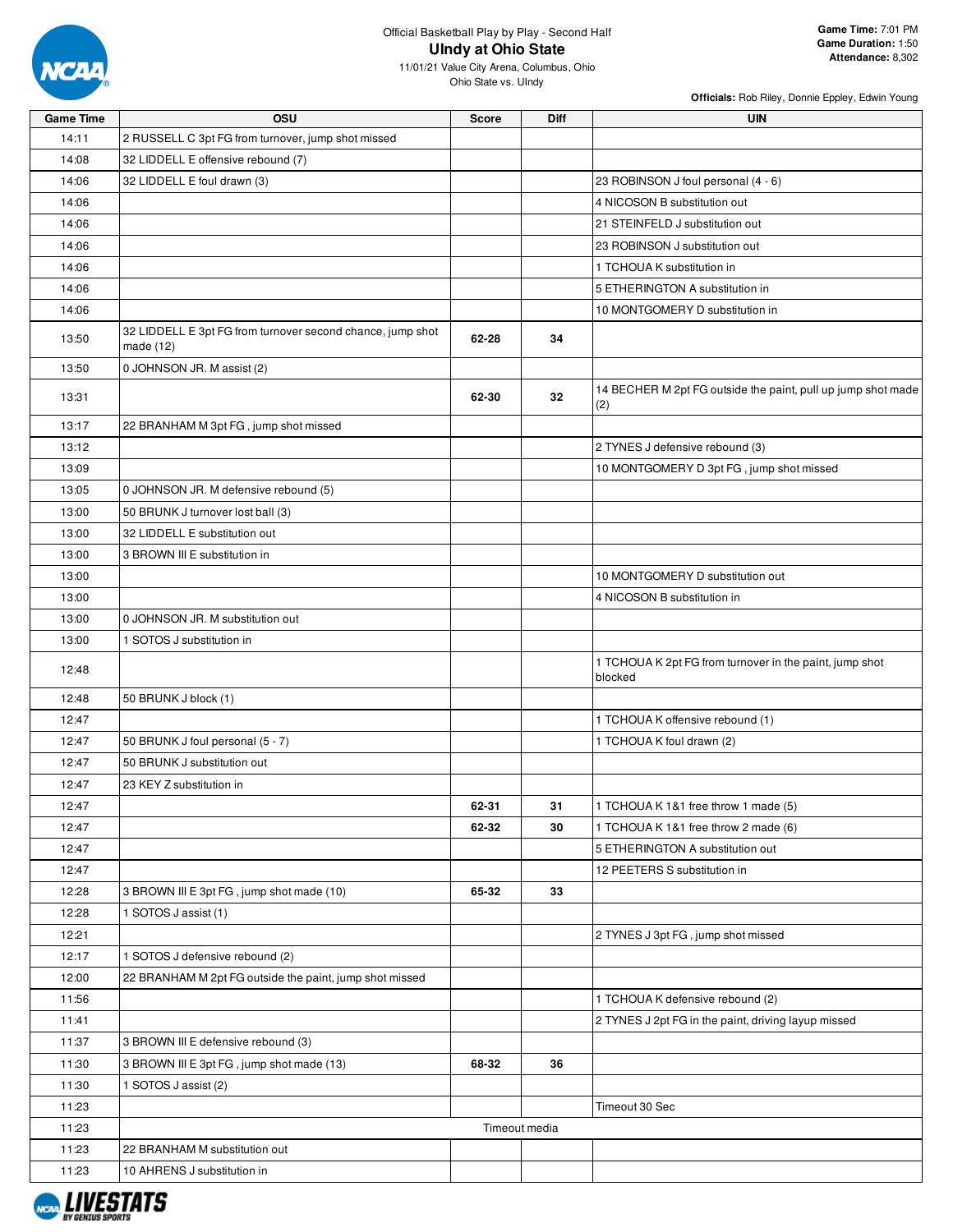

### Official Basketball Play by Play - Second Half **UIndy at Ohio State**

Ohio State vs. UIndy

| <b>Game Time</b>   | OSU                                                                     | <b>Score</b>  | <b>Diff</b>   | <b>UIN</b>                                                                |
|--------------------|-------------------------------------------------------------------------|---------------|---------------|---------------------------------------------------------------------------|
| 11:23              |                                                                         |               |               | 1 TCHOUA K substitution out                                               |
| 11:23              |                                                                         |               |               | 14 BECHER M substitution out                                              |
| 11:23              |                                                                         |               |               | 21 STEINFELD J substitution in                                            |
| 11:23              |                                                                         |               |               | 24 AMBROSE M substitution in                                              |
| 11:13              |                                                                         |               | Timeout media |                                                                           |
| 10:56              |                                                                         | 68-34         | 34            | 4 NICOSON B 2pt FG in the paint, turnaround jump shot made<br>(2)         |
| 10:38              | 23 KEY Z 2pt FG in the paint, jump shot missed                          |               |               |                                                                           |
| 10:37              | offensive rebound (35)                                                  |               |               |                                                                           |
| 10:37              | 3 BROWN III E substitution out                                          |               |               |                                                                           |
| 10:37              | 32 LIDDELL E substitution in                                            |               |               |                                                                           |
| 10:33              | 2 RUSSELL C 2pt FG second chance outside the paint, jump<br>shot missed |               |               |                                                                           |
| 10:30              | 23 KEY Z offensive rebound (8)                                          |               |               |                                                                           |
| 10:30              | 23 KEY Z 2pt FG second chance in the paint, layup missed                |               |               |                                                                           |
| 10:28              |                                                                         |               |               | 21 STEINFELD J defensive rebound (3)                                      |
| 10:28              |                                                                         |               |               | 21 STEINFELD J turnover bad pass (1)                                      |
| 10:23              | 10 AHRENS J 3pt FG from turnover, jump shot missed                      |               |               |                                                                           |
| 10:20              |                                                                         |               |               | 4 NICOSON B defensive rebound (2)                                         |
| 10:02              |                                                                         |               |               | 12 PEETERS S turnover travel (1)                                          |
| 09:49              | 23 KEY Z 2pt FG from turnover in the paint, jump shot made (12)         | 70-34         | 36            |                                                                           |
| 09:49              | 32 LIDDELL E assist (3)                                                 |               |               |                                                                           |
| 09:00              |                                                                         |               |               | 2 TYNES J 2pt FG in the paint, jump shot missed                           |
| 08:58              |                                                                         |               |               | 21 STEINFELD J offensive rebound (4)                                      |
| 08:57              |                                                                         |               |               | 21 STEINFELD J 2pt FG second chance in the paint, jump shot<br>missed     |
| 08:54              | 32 LIDDELL E defensive rebound (8)                                      |               |               |                                                                           |
| 08:51              | 23 KEY Z foul offensive (2 - 8)                                         |               |               | 21 STEINFELD J foul drawn (5)                                             |
| 08:51              | 23 KEY Z turnover offensive (1)                                         |               |               |                                                                           |
| 08:33              |                                                                         |               |               | 12 PEETERS S 2pt FG from turnover outside the paint, jump<br>shot blocked |
| 08:33              | 23 KEY Z block (4)                                                      |               |               |                                                                           |
| 08:29              | 23 KEY Z defensive rebound (9)                                          |               |               |                                                                           |
| 08:23              | 32 LIDDELL E 3pt FG, jump shot missed                                   |               |               |                                                                           |
| 08:19              |                                                                         |               |               | 21 STEINFELD J defensive rebound (5)                                      |
| 08:10              |                                                                         | 70-37         | 33            | 12 PEETERS S 3pt FG, jump shot made (3)                                   |
| 08:10              |                                                                         |               |               | 2 TYNES J assist (1)                                                      |
| 07:54              | 23 KEY Z turnover 3 seconds (2)                                         |               |               |                                                                           |
| 07:54              |                                                                         | Timeout media |               |                                                                           |
| 07:54              | 10 AHRENS J substitution out                                            |               |               |                                                                           |
| 07:54              | 23 KEY Z substitution out                                               |               |               |                                                                           |
| 07:54              | 3 BROWN III E substitution in                                           |               |               |                                                                           |
| 07:54              | 24 ETZLER K substitution in                                             |               |               |                                                                           |
| 07:54              |                                                                         |               |               | 2 TYNES J substitution out                                                |
| 07:54              |                                                                         |               |               | 21 STEINFELD J substitution out                                           |
| 07:54              |                                                                         |               |               | 14 BECHER M substitution in                                               |
| 07:54              |                                                                         |               |               | 23 ROBINSON J substitution in                                             |
| 07:27              |                                                                         |               |               | 23 ROBINSON J 3pt FG from turnover, jump shot missed                      |
| 07:24              |                                                                         |               |               | 14 BECHER M offensive rebound (1)                                         |
| 07:22              |                                                                         |               |               | 12 PEETERS S 2pt FG from turnover second chance in the                    |
| 1 11 <i>126383</i> |                                                                         |               |               | paint, jump shot missed                                                   |

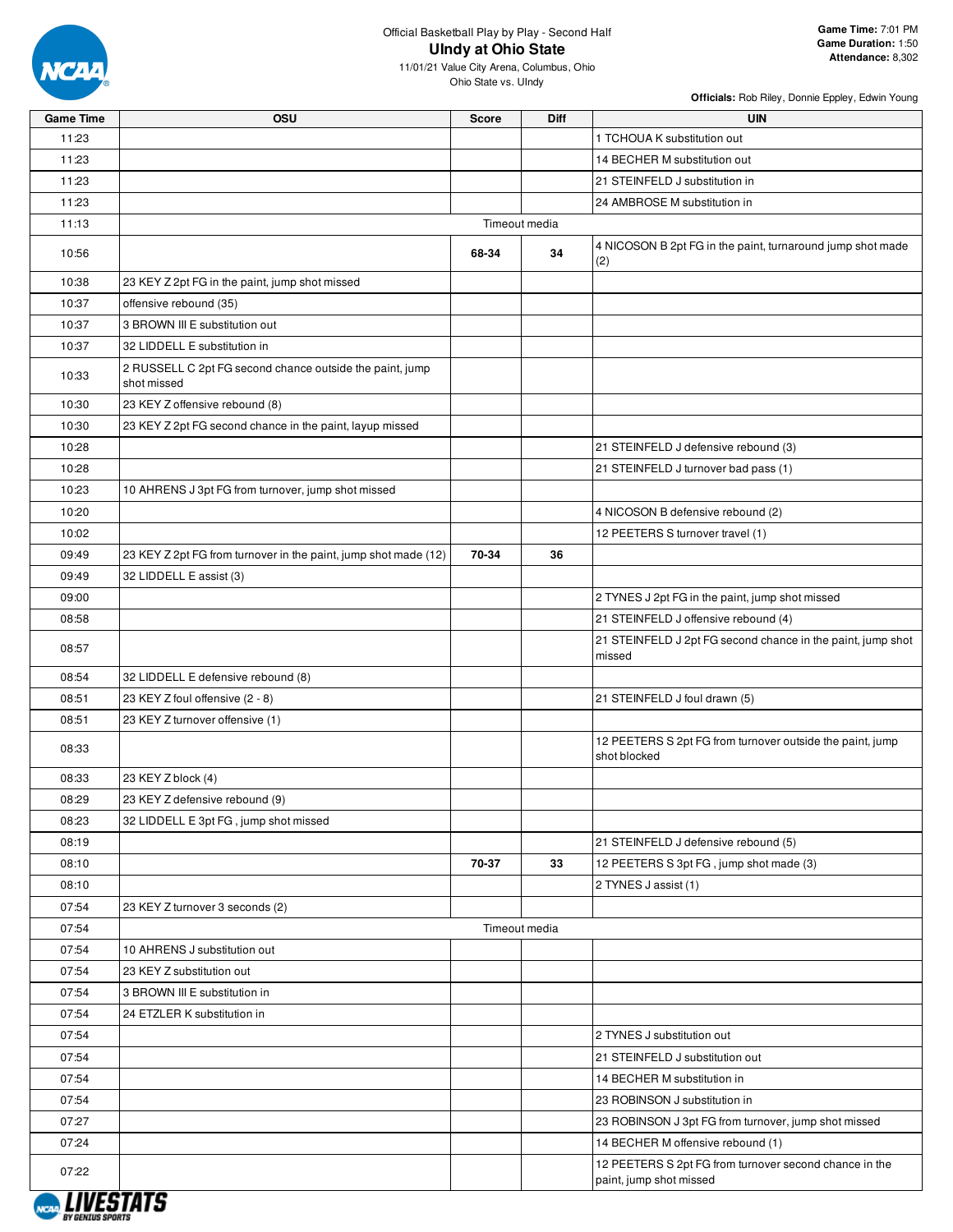

Ohio State vs. UIndy

**Officials:** Rob Riley, Donnie Eppley, Edwin Young

**Attendance:** 8,302

| <b>Game Time</b> | OSU                                                                             | <b>Score</b> | Diff          | UIN                                                                               |
|------------------|---------------------------------------------------------------------------------|--------------|---------------|-----------------------------------------------------------------------------------|
| 07:20            | 32 LIDDELL E defensive rebound (9)                                              |              |               |                                                                                   |
| 07:12            | 32 LIDDELL E turnover lost ball (2)                                             |              |               |                                                                                   |
| 06:59            |                                                                                 |              |               | 23 ROBINSON J 3pt FG from turnover, jump shot missed                              |
| 06:56            | 3 BROWN III E defensive rebound (4)                                             |              |               |                                                                                   |
| 06:45            | 2 RUSSELL C 3pt FG, jump shot missed                                            |              |               |                                                                                   |
| 06:41            |                                                                                 |              |               | 23 ROBINSON J defensive rebound (4)                                               |
| 06:35            |                                                                                 |              |               | 4 NICOSON B turnover bad pass (2)                                                 |
| 06:28            | 1 SOTOS J turnover bad pass (2)                                                 |              |               |                                                                                   |
| 06:28            | 32 LIDDELL E substitution out                                                   |              |               |                                                                                   |
| 06:28            | 42 HOOKFIN H substitution in                                                    |              |               |                                                                                   |
| 06:28            |                                                                                 |              |               | 4 NICOSON B substitution out                                                      |
| 06:28            |                                                                                 |              |               | 11 HINES J substitution in                                                        |
| 06:12            |                                                                                 |              |               |                                                                                   |
|                  | 24 ETZLER K foul personal (1 - 9)                                               |              |               | 12 PEETERS S foul drawn (1)                                                       |
| 06:12            |                                                                                 |              |               | 12 PEETERS S 1&1 free throw 1 missed                                              |
| 06:10            |                                                                                 |              |               | 14 BECHER M offensive rebound (2)                                                 |
| 06:08            |                                                                                 |              |               | 12 PEETERS S 2pt FG from turnover second chance in the<br>paint, jump shot missed |
| 06:05            | 2 RUSSELL C defensive rebound (1)                                               |              |               |                                                                                   |
| 06:02            | 3 BROWN III E 3pt FG, jump shot missed                                          |              |               |                                                                                   |
| 05:58            | 24 ETZLER K offensive rebound (1)                                               |              |               |                                                                                   |
|                  | 24 ETZLER K 2pt FG second chance in the paint, jump shot                        |              |               |                                                                                   |
| 05:57            | made $(2)$                                                                      | 72-37        | 35            |                                                                                   |
| 05:50            |                                                                                 |              |               | 24 AMBROSE M 2pt FG in the paint, jump shot missed                                |
| 05:47            | 24 ETZLER K defensive rebound (2)                                               |              |               |                                                                                   |
| 05:33            | 42 HOOKFIN H 2pt FG in the paint, layup made (2)                                | 74-37        | 37            |                                                                                   |
| 05:33            | 1 SOTOS J assist (3)                                                            |              |               |                                                                                   |
| 05:24            |                                                                                 |              |               | Timeout 30 Sec                                                                    |
| 05:24            |                                                                                 |              |               | 23 ROBINSON J substitution out                                                    |
| 05:24            |                                                                                 |              |               | 21 STEINFELD J substitution in                                                    |
| 05:04            | 1 SOTOS J steal (1)                                                             |              |               | 14 BECHER M turnover bad pass (1)                                                 |
| 04:54            | 24 ETZLER K 2pt FG from turnover outside the paint, pull up<br>jump shot missed |              |               |                                                                                   |
| 04:50            |                                                                                 |              |               | 21 STEINFELD J defensive rebound (6)                                              |
| 04:35            |                                                                                 | 74-40        | 34            | 11 HINES J 3pt FG, jump shot made (3)                                             |
| 04:20            | 2 RUSSELL C 3pt FG, jump shot missed                                            |              |               |                                                                                   |
| 04:17            |                                                                                 |              |               | 11 HINES J defensive rebound (1)                                                  |
| 03:56            |                                                                                 |              |               | 11 HINES J 3pt FG, jump shot missed                                               |
| 03:53            | 42 HOOKFIN H defensive rebound (1)                                              |              |               |                                                                                   |
| 03:49            | 1 SOTOS J 3pt FG, jump shot missed                                              |              |               |                                                                                   |
| 03:45            | offensive rebound (45)                                                          |              |               |                                                                                   |
| 03:45            |                                                                                 |              | Timeout media |                                                                                   |
| 03:45            |                                                                                 |              |               | 21 STEINFELD J substitution out                                                   |
| 03:45            |                                                                                 |              |               | 15 BOMBA J substitution in                                                        |
| 03:44            | 42 HOOKFIN H 2pt FG second chance outside the paint, jump<br>shot made $(4)$    | 76-40        | 36            |                                                                                   |
| 03:44            | 24 ETZLER K assist (1)                                                          |              |               |                                                                                   |
| 03:25            |                                                                                 |              |               | 24 AMBROSE M 3pt FG, jump shot missed                                             |
| 03:22            | 2 RUSSELL C defensive rebound (2)                                               |              |               |                                                                                   |
| 03:13            | 42 HOOKFIN H foul drawn (1)                                                     |              |               | 15 BOMBA J foul shooting (1 - 7)                                                  |
| 03:13            | 42 HOOKFIN H free throw 1 - 2 made (5)                                          | 77-40        | 37            |                                                                                   |
|                  |                                                                                 |              |               |                                                                                   |

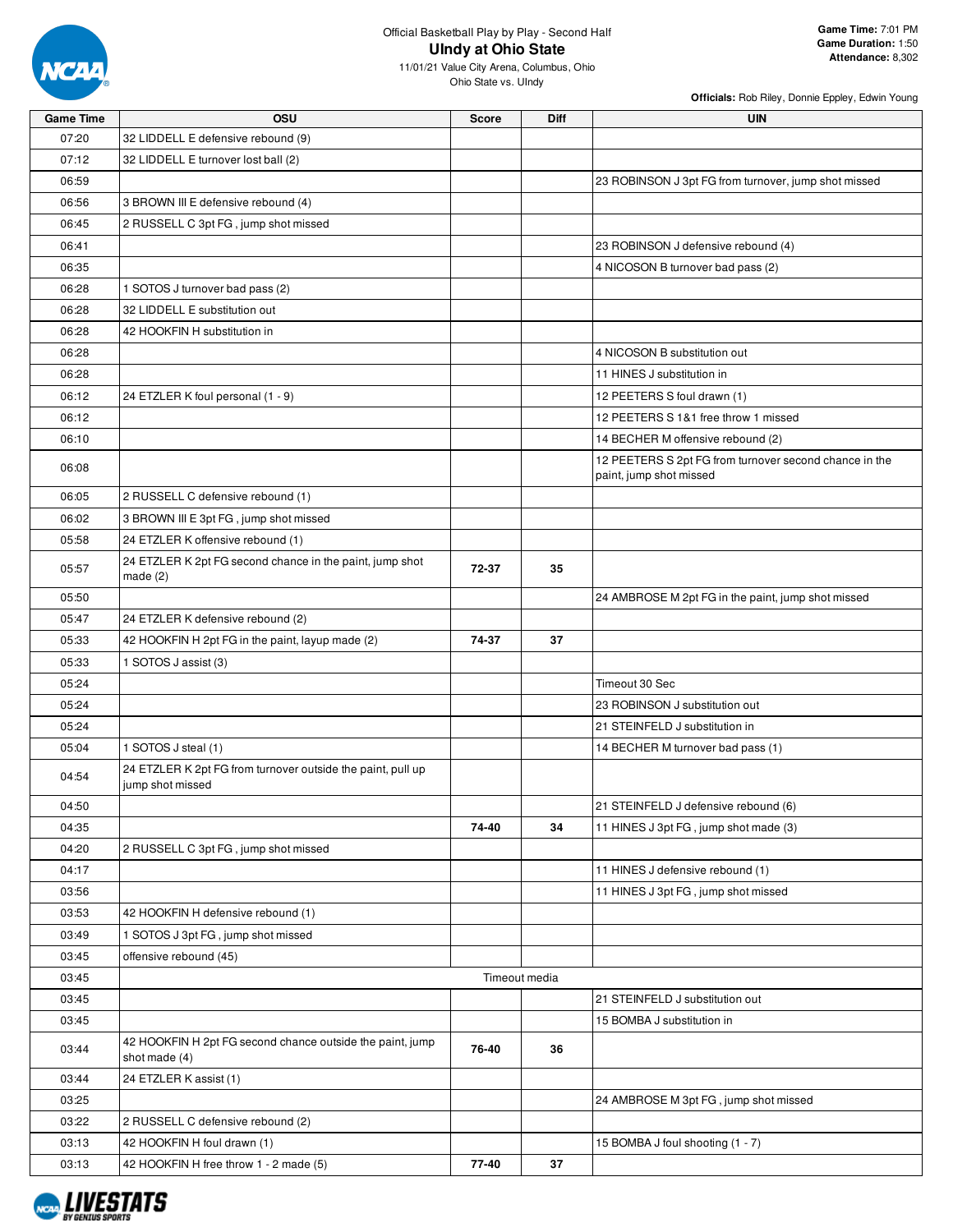

11/01/21 Value City Arena, Columbus, Ohio Ohio State vs. UIndy

| <b>Game Time</b> | <b>OSU</b>                                                                | <b>Score</b>         | <b>Diff</b> | <b>UIN</b>                                               |
|------------------|---------------------------------------------------------------------------|----------------------|-------------|----------------------------------------------------------|
| 03:13            | 42 HOOKFIN H free throw 2 - 2 missed                                      |                      |             |                                                          |
| 03:12            |                                                                           |                      |             | defensive rebound (32)                                   |
| 02:59            |                                                                           |                      |             | 12 PEETERS S turnover lost ball (2)                      |
| 02:49            | 24 ETZLER K 3pt FG from turnover, jump shot missed                        |                      |             |                                                          |
| 02:46            |                                                                           |                      |             | 11 HINES J defensive rebound (2)                         |
| 02:19            |                                                                           | 77-42                | 35          | 24 AMBROSE M 2pt FG in the paint, hook shot made (2)     |
| 02:05            | 2 RUSSELL C 3pt FG, jump shot made (3)                                    | 80-42                | 38          |                                                          |
| 02:05            | 24 ETZLER K assist (2)                                                    |                      |             |                                                          |
| 01:48            |                                                                           | 80-44                | 36          | 14 BECHER M 2pt FG in the paint, driving layup made (4)  |
| 01:31            | 2 RUSSELL C 3pt FG, jump shot missed                                      |                      |             |                                                          |
| 01:29            | 3 BROWN III E offensive rebound (5)                                       |                      |             |                                                          |
| 01:29            | 3 BROWN III E foul drawn (2)                                              |                      |             | 14 BECHER M foul personal (1 - 8)                        |
| 01:29            | 3 BROWN III E 1&1 free throw 1 missed                                     |                      |             |                                                          |
| 01:28            |                                                                           |                      |             | 15 BOMBA J defensive rebound (1)                         |
| 01:10            |                                                                           | 80-46                | 34          | 24 AMBROSE M 2pt FG in the paint, driving layup made (4) |
| 00:58            | 1 SOTOS J 3pt FG, jump shot missed                                        |                      |             |                                                          |
| 00:54            | 3 BROWN III E offensive rebound (6)                                       |                      |             |                                                          |
| 00:48            | 3 BROWN III E foul drawn (3)                                              |                      |             | 12 PEETERS S foul shooting (1 - 9)                       |
| 00:48            | 3 BROWN III E free throw 1 - 2 missed                                     |                      |             |                                                          |
| 00:48            | offensive dead ball rebound (1)                                           |                      |             |                                                          |
| 00:48            | 3 BROWN III E free throw 2 - 2 missed                                     |                      |             |                                                          |
| 00:47            | 3 BROWN III E offensive rebound (7)                                       |                      |             |                                                          |
| 00:45            | 3 BROWN III E 2pt FG second chance in the paint, jump shot<br>made $(15)$ | 82-46                | 36          |                                                          |
| 00:28            |                                                                           |                      |             | 14 BECHER M 2pt FG in the paint, driving layup missed    |
| 00:25            | 24 ETZLER K defensive rebound (3)                                         |                      |             |                                                          |
| 00:01            | 1 SOTOS J turnover bad pass (3)                                           |                      |             |                                                          |
|                  |                                                                           | <b>END OF GAME</b>   |             |                                                          |
|                  |                                                                           | <b>OSU 82-46 UIN</b> |             |                                                          |

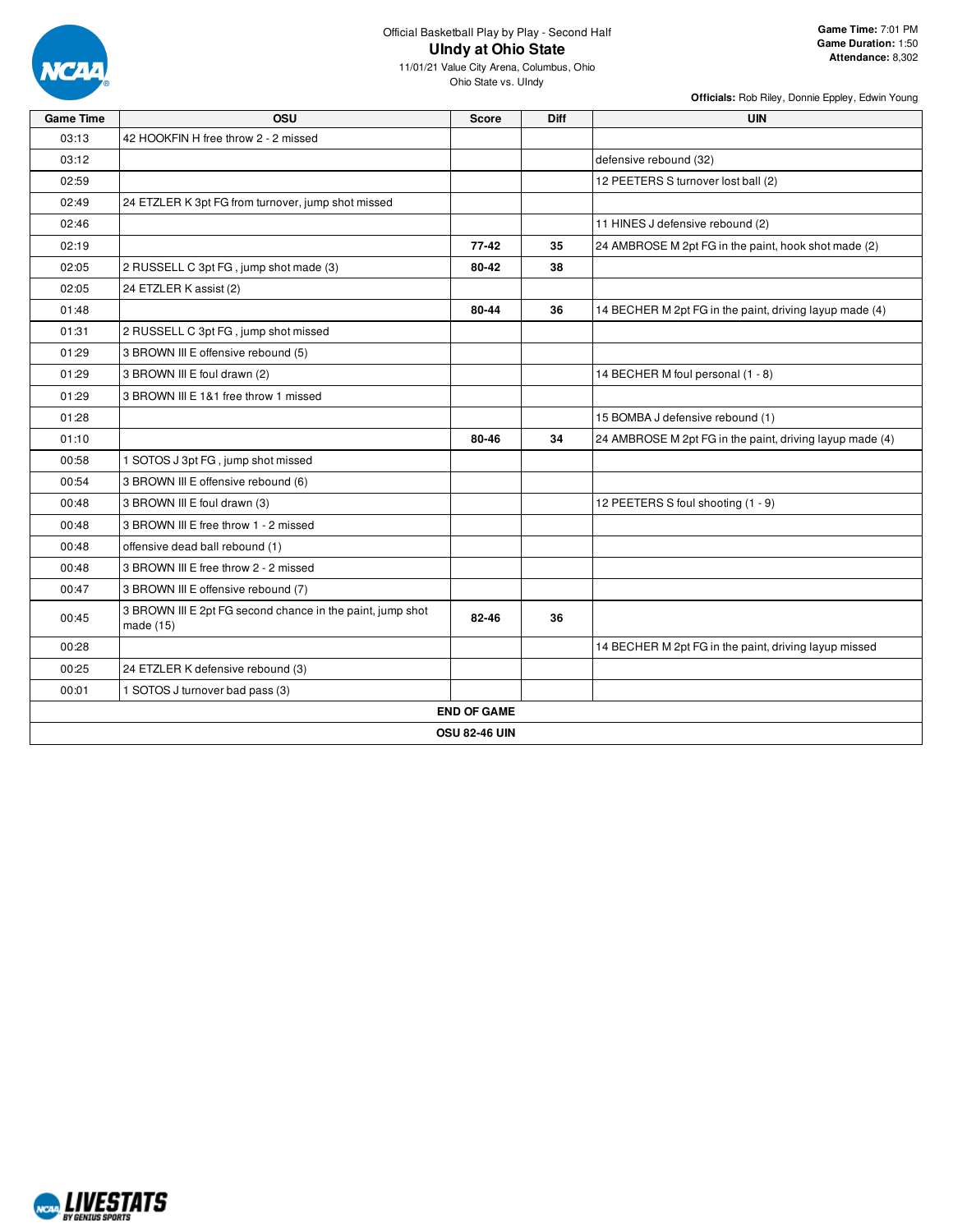

Ohio State vs. UIndy

**Officials:** Rob Riley, Donnie Eppley, Edwin Young

|               |                        |       | <b>FG</b> | 3P       | FT      |                | <b>Rebounds</b> |                |           | <b>Fouls</b> | <b>TP</b>      | <b>AS</b> | TO             | <b>ST</b> |           | <b>Blocks</b> | $+/-$ |
|---------------|------------------------|-------|-----------|----------|---------|----------------|-----------------|----------------|-----------|--------------|----------------|-----------|----------------|-----------|-----------|---------------|-------|
|               | NO. Name               | Min   | M-A       | M-A      | M-A     | <b>OR</b>      | <b>DR</b>       | <b>TOT</b>     | <b>PF</b> | <b>FD</b>    |                |           |                |           | <b>BS</b> | BA            |       |
| 1             | F<br>Kendrick Tchoua   | 04:45 | $1-2$     | $0 - 0$  | $2-2$   |                |                 | 2              |           |              | 4              | 0         | $\Omega$       | $\Omega$  | 0         | 1             | -9    |
| 3             | Jesse Bingham<br>F     | 02:47 | $0 - 1$   | $0 - 0$  | $0-0$   | $\Omega$       | $\Omega$        | $\mathbf 0$    | 0         | $\Omega$     | 0              | 0         | 0              | $\Omega$  | $\Omega$  | 1             | $-7$  |
| 23            | Jakobie Robinson<br>F  | 06:45 | $0 - 3$   | $0 - 3$  | $0 - 0$ | $\Omega$       |                 | 1              | 3         |              | 0              |           |                | 0         | 0         | 0             | -14   |
| 10            | Dee Montgomery<br>G    | 03:02 | $0 - 3$   | $0 - 3$  | $0-0$   | $\Omega$       | $\Omega$        | $\mathbf 0$    | 0         | $\Omega$     | $\mathbf 0$    | 0         | 0              | 0         | 0         | $\mathbf 0$   | $-4$  |
| 22            | Cory Miller Jr.<br>G   | 04:09 | $0 - 1$   | $0-0$    | $1-2$   | $\Omega$       |                 | 1              |           | 2            |                | 0         | 0              | 0         | 0         | 1             | -11   |
| 4             | <b>Ben Nicoson</b>     | 10:30 | $1 - 1$   | $0 - 0$  | $0 - 0$ |                |                 | 2              | 0         | $\Omega$     | 2              | 0         | $\overline{2}$ | 0         | 0         | $\mathbf 0$   | $-13$ |
| 5             | Aaron Etherington      | 02:58 | $0-0$     | 0-0      | 0-0     | $\Omega$       | $\Omega$        | 0              | 0         | $\Omega$     | 0              | 0         | 0              | 0         | 0         | 0             | -4    |
| 21            | Julian Steinfeld       | 09:00 | $0 - 1$   | $0 - 0$  | $0-0$   | $\overline{2}$ | 3               | 5              |           | 4            | 0              | 0         | 1              | 0         | 2         | $\mathbf 0$   | -5    |
| 2             | Josiah Tynes           | 08:47 | $0 - 4$   | $0 - 1$  | $0 - 0$ | $\Omega$       | 1               | 1              | 0         | $\Omega$     | 0              |           |                | 0         | 0         | 0             | -8    |
| 14            | Murray Becher          | 12:54 | $2 - 3$   | $0 - 0$  | $0-0$   | 2              | $\Omega$        | $\overline{2}$ |           | $\Omega$     | 4              | 0         | 1              | 0         | $\Omega$  | $\mathbf 0$   | $-14$ |
| 12            | Sean Peeters           | 12:47 | $1 - 4$   | 1-1      | $0 - 1$ | 0              | $\Omega$        | $\Omega$       |           |              | 3              | 0         | 2              | 0         | 0         | 1             | -6    |
| 24            | <b>Matthew Ambrose</b> | 11:23 | $2 - 4$   | $0 - 1$  | $0-0$   | $\Omega$       | $\Omega$        | $\Omega$       | $\Omega$  | $\Omega$     | $\overline{4}$ | 0         | $\Omega$       | 0         | 0         | $\mathbf 0$   | 0     |
| 11            | Josh Hines             | 06:28 | $1-2$     | 1-2      | $0 - 0$ | $\Omega$       | $\overline{c}$  | 2              | $\Omega$  | $\Omega$     | 3              | 0         | 0              | $\Omega$  | 0         | 0             | -3    |
| 15            | Joey Bomba             | 03:45 | $0 - 0$   | $0-0$    | $0 - 0$ | $\Omega$       |                 | 1              |           | $\Omega$     | $\Omega$       | $\Omega$  | 0              | 0         | 0         | $\mathbf 0$   | $-2$  |
| Team          |                        |       |           |          |         |                |                 | $\overline{2}$ |           |              | 0              |           | 1              |           |           |               |       |
| <b>Totals</b> |                        |       | $8 - 29$  | $2 - 11$ | $3-5$   | 7              | 12              | 19             | 9         | 9            | 21             | 2         | 9              | 0         | 2         | 4             | $-20$ |
|               |                        |       |           |          |         |                |                 |                |           |              |                |           |                |           |           |               |       |

| <b>Shooting By Period</b> |          |       |  |  |  |  |  |  |  |  |
|---------------------------|----------|-------|--|--|--|--|--|--|--|--|
| ond FG%                   | $8-29$   | 27.6% |  |  |  |  |  |  |  |  |
| 3PT%                      | $2 - 11$ | 18.2% |  |  |  |  |  |  |  |  |
| FT%                       | $3-5$    | 60%   |  |  |  |  |  |  |  |  |
| GM FG%                    | $8-29$   | 27.6% |  |  |  |  |  |  |  |  |
| 3PT%                      | $2 - 11$ | 18.2% |  |  |  |  |  |  |  |  |
| FT%                       | $3 - 5$  | 60.0% |  |  |  |  |  |  |  |  |

Dead Ball Rebounds: 0, 0

| Ohio State - 41 |  |  |  |  |
|-----------------|--|--|--|--|
|-----------------|--|--|--|--|

**Technical Fouls:**:NONE

|               |                           |       | FG        | 3P         | <b>FT</b> |                |                | <b>Rebounds</b> |                | <b>Fouls</b> | <b>TP</b> |                 | AS TO    | <b>ST</b> |                | <b>Blocks</b>  | $+/-$ |                |
|---------------|---------------------------|-------|-----------|------------|-----------|----------------|----------------|-----------------|----------------|--------------|-----------|-----------------|----------|-----------|----------------|----------------|-------|----------------|
|               | NO. Name                  | Min   | M-A       | M-A        | M-A       | <b>OR</b>      |                | DR TOT          | PF             | <b>FD</b>    |           |                 |          |           | <b>BS</b>      | <b>BA</b>      |       | 2 <sup>n</sup> |
| 10            | <b>Justin Ahrens</b><br>F | 07:06 | $1-2$     | $1-2$      | $0 - 0$   | 0              | 0              | 0               | 0              | $\Omega$     | 3         | $\Omega$        | 0        | $\Omega$  | 0              | 0              | 6     |                |
| 23            | Zed Key<br>FI             | 07:19 | $1 - 3$   | $0 - 0$    | $0-0$     |                | 1              | 2               |                | 0            | 2         |                 | 2        | 0         | $\overline{c}$ | $\Omega$       | 8     |                |
| 32            | E.J. Liddell<br>F         | 11:09 | $4 - 5$   | $1-2$      | $0 - 0$   | $\overline{2}$ | 4              | 6               | $\overline{c}$ | 2            | 9         |                 |          | 0         |                | 0              | 15    | GN             |
| 0             | Meechie Johnson Jr.<br>GI | 05:49 | $0 - 2$   | $0 - 1$    | $3 - 4$   |                | $\mathcal{P}$  | 3               |                | 2            | 3         | 2               | 0        | 0         | 0              |                | 14    |                |
| 55            | Jamari Wheeler<br>Gl      | 03:37 | 1-1       | $1 - 1$    | $0-0$     | 0              |                |                 | $\Omega$       | $\Omega$     | 3         |                 | 0        | 0         | 0              | 0              | 9     |                |
|               | <b>Cedric Russell</b>     | 17:34 | $1 - 7$   | $1 - 5$    | $0-0$     | $\Omega$       | $\overline{2}$ | 2               | 0              | $\Omega$     | 3         | 0               | $\Omega$ | 0         | 0              | $\Omega$       | 13    |                |
| 50            | Joey Brunk                | 04:47 | 0-0       | $0 - 0$    | $0 - 0$   | 0              | $\Omega$       | $\Omega$        | 4              |              | 0         | 0               |          | 0         |                | 0              | 9     |                |
| 22            | Malaki Branham            | 05:00 | $1 - 4$   | $1-2$      | $0 - 0$   | $\Omega$       | $\Omega$       | 0               | 0              |              | 3         | 0               | 0        | 0         | 0              |                | 11    |                |
|               | Jimmy Sotos               | 13:00 | $0 - 2$   | $0 - 2$    | $0-0$     | 0              |                | 1               | $\Omega$       | $\Omega$     | 0         | 3               | 2        |           | 0              | 0              | 4     |                |
| 3             | Eugene Brown III          | 10:17 | $3-4$     | $2 - 3$    | $0 - 3$   | 3              | $\mathcal{P}$  | 5               | $\Omega$       | 2            | 8         | 0               | 0        | 0         | 0              | $\Omega$       | 5     |                |
| 24            | Kalen Etzler              | 07:54 | 1-3       | $0 - 1$    | $0 - 0$   |                | 2              | 3               |                | 0            | 2         | 2               | 0        | 0         | 0              | $\Omega$       | 3     |                |
| 42            | <b>Harrison Hookfin</b>   | 06:28 | $2 - 2$   | $0 - 0$    | $1-2$     | 0              |                | 1               | $\Omega$       |              | 5         | 0               | 0        | 0         | $\Omega$       | $\Omega$       | 3     |                |
| Team          |                           |       |           |            |           | 4              | 0              | 4               |                |              | 0         |                 | 0        |           |                |                |       |                |
| <b>Totals</b> |                           |       | $15 - 35$ | $7-19$ 4-9 |           | 12             | 16             | 28              | 9              | 9            | 41        | 10 <sup>1</sup> | 6        |           | 4              | $\overline{2}$ | 20    |                |

**Shooting By Period nd FG%** 15-35 42.9% **3PT%** 7-19 36.8% **FT%** 4-9 44.4% **GM FG%** 15-35 42.9% **3PT%** 7-19 36.8% **FT%** 4-9 44.4%

Dead Ball Rebounds: 1, 0

|                                                                      | <b>UIN</b> | OSU                                     |  |
|----------------------------------------------------------------------|------------|-----------------------------------------|--|
| <b>Biggest lead</b>                                                  |            | 0 (1st 20:00) 38 (2 <sup>nd</sup> 2:05) |  |
| <b>Best Scoring Run</b> $\left 4(2^{nd}12:47)\right 14(2^{nd}16:15)$ |            |                                         |  |
| <b>Lead Changes</b>                                                  |            |                                         |  |
| <b>Times Tied</b>                                                    |            |                                         |  |
| Time with Lead                                                       | 00:00      | 19:44                                   |  |

| <b>Points from</b>    | <b>UIN</b> | losu | <b>Period</b> |
|-----------------------|------------|------|---------------|
| <b>Turnovers</b>      | 2          | 12   |               |
| Paint                 | 10         | 10   |               |
| <b>Second Chancel</b> | 2          | 19   | UIN           |
| <b>Fast Breaks</b>    | U          | 5    |               |
| <b>Bench</b>          | 16         | 21   | OSU           |
|                       |            |      |               |

**Technical Fouls:**:NONE

| <b>Period by Period Scoring</b> |    |    |    |  |  |  |  |  |  |  |  |  |  |
|---------------------------------|----|----|----|--|--|--|--|--|--|--|--|--|--|
| 2nd<br>тот<br>1st l             |    |    |    |  |  |  |  |  |  |  |  |  |  |
| UIN                             | 25 | 21 | 46 |  |  |  |  |  |  |  |  |  |  |
| osu                             | 41 | 41 | 82 |  |  |  |  |  |  |  |  |  |  |

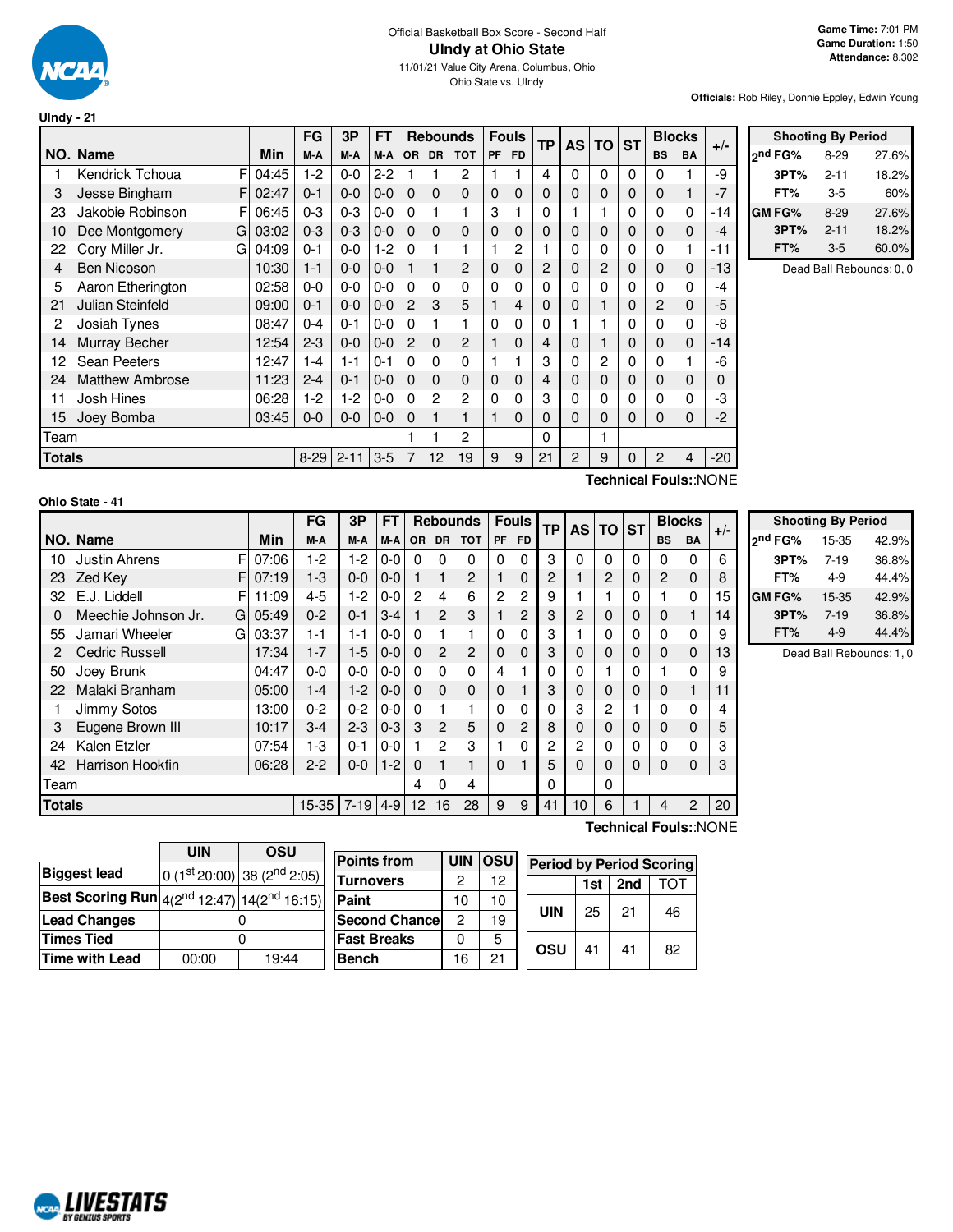

{ Players => All; } FG Types => All; Results => All;

**Officials:** Rob Riley, Donnie Eppley, Edwin Young

 $0/20%$ 

 $\frac{7}{17}$ <br>41%





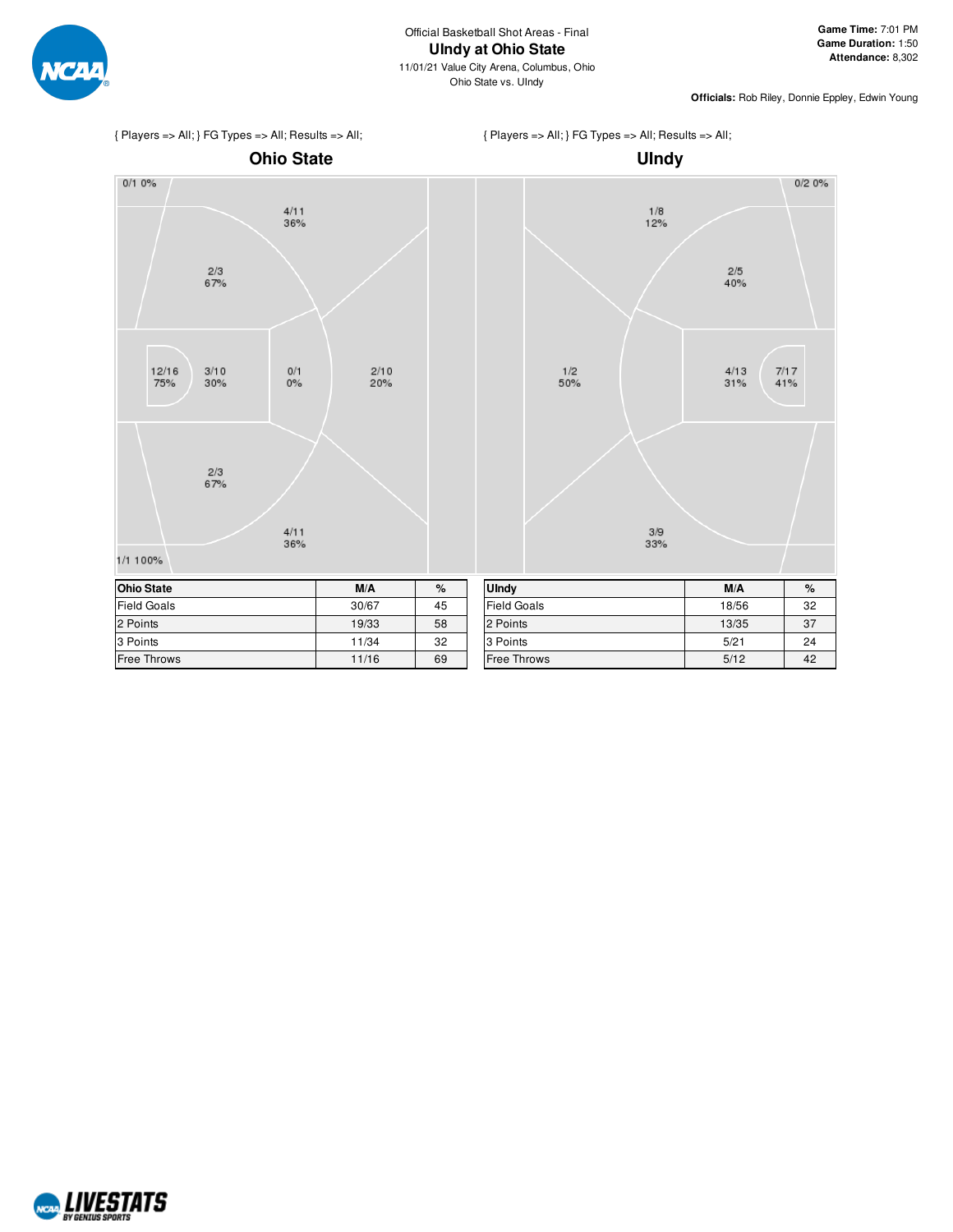

#### **UIndy No Name Mins Score Points Diff Points per Min Assists Rebounds Steals Turnovers On Off On Off On Off On Off On Off On Off On Off On Off** 1 | Kendrick Tchoua | 15:00 | 25:00 | 23 - 33 | 23 - 49 | -10 | -26 | 1.53 | 0.92 | 5 | 1 | 12 | 22 | 2 | 1 | 3 | 16 2 | Josiah Tynes | 14:52 | 25:08 | 16 - 24 | 30 - 58 | -8 | -28 | 1.08 | 1.19 | 2 | 4 | 15 | 19 | 0 | 3 | 11 | 8 3 | Jesse Bingham | 18:36 | 21:24 | 20 - 45 | 26 - 37 | -25 | -11 | 1.08 | 1.21 | 4 | 2 | 14 | 20 | 2 | 1 | 7 | 12 4 | Ben Nicoson | 16:37 | 23:23 | 15 - 29 | 31 - 53 | -14 | -22 | 0.90 | 1.33 | 2 | 4 | 16 | 18 | 3 | 0 | 13 | 6 5 Aaron Etherington 12:44 27:16 19 - 22 27 - 60 - 3 - 33 1.49 0.99 1 5 10 24 3 0 7 12 10 Dee Montgomery 17:54 22:06 22 - 44 24 - 38 - 22 - 14 1.23 1.09 4 2 12 22 1 2 6 13 11 | Josh Hines | 06:28 | 33:32 | 9-12 | 37-70 | -3 | -33 | 1.39 | 1.10 | 0 | 6 | 6 | 28 | 0 | 3 | 2 | 17 12 | Sean Peeters | 12:47 | 27:13 | 14 - 20 | 32 - 62 | -6 | -30 | 1.10 | 1.18 | 1 | 5 | 13 | 21 | 0 | 3 | 5 | 14 14 | Murray Becher | 12:54 | 27:06 | 14 - 28 | 32 - 54 | -14 | -22 | 1.09 | 1.18 | 0 | 6 | 13 | 21 | 0 | 3 | 5 | 14 15 | Joey Bomba | 03:45 | 36:15 | 6 - 8 | 40 - 74 | -2 | -34 | 1.60 | 1.10 | 0 | 6 | 3 | 31 | 0 | 3 | 1 | 18 21 | Julian Steinfeld | 13:57 | 26:03 | 11 - 25 | 35 - 57 | -14 | -22 | 0.79 | 1.34 | 1 | 5 | 14 | 20 | 0 | 3 | 12 | 7 22 | Cory Miller Jr. | 21:16 | 18:44 | 28 - 50 | 18 - 32 | -22 | -14 | 1.32 | 0.96 | 5 | 1 | 14 | 20 | 3 | 0 | 8 | 11 23 | Jakobie Robinson | 21:47 | 18:13 | 19 - 56 | 27 - 26 | -37 | 1 | 0.87 | 1.48 | 4 | 2 | 16 | 18 | 1 | 2 | 10 | 9 24 | Matthew Ambrose | 11:23 | 28:37 | 14 - 14 | 32 - 68 | 0 | -36 | 1.23 | 1.12 | 1 | 5 | 12 | 22 | 0 | 3 | 5 | 14

#### **Ohio State**

| No             | Name                |       | <b>Mins</b> |           | <b>Score</b> |    | <b>Points Diff</b> |      | Points per Min |                          | <b>Assists</b> |           | <b>Rebounds</b> |                | <b>Steals</b>  |           | Turnovers      |
|----------------|---------------------|-------|-------------|-----------|--------------|----|--------------------|------|----------------|--------------------------|----------------|-----------|-----------------|----------------|----------------|-----------|----------------|
|                |                     | On    | Off         | On        | Off          | On | Off                | On   | Off            | On                       | Off            | <b>On</b> | Off             | On             | Off            | <b>On</b> | Off            |
| 0              | Meechie Johnson Jr. | 18:12 | 21:48       | $44 - 20$ | $38 - 26$    | 24 | 12                 | 2.42 | 1.74           | 9                        | 9              | 25        | 25              | 2              | 3              | 5         | 8              |
|                | Jimmy Sotos         | 15:42 | 24:18       | $26 - 21$ | $56 - 25$    | 5  | 31                 | 1.66 | 2.30           | $\overline{\phantom{a}}$ |                | 21        | 29              |                | 4              | 6         | $\overline{ }$ |
| $\overline{c}$ | Cedric Russell      | 17:34 | 22:26       | $32 - 19$ | $50 - 27$    | 13 | 23                 | 1.82 | 2.23           | 8                        | 10             | 24        | 26              |                | 4              | 6         |                |
| 3              | Eugene Brown III    | 21:13 | 18:47       | $42 - 27$ | $40 - 19$    | 15 | 21                 | 1.98 | 2.13           | 10                       | 8              | 24        | 26              | 3              | $\mathbf{2}$   |           | 6              |
| 10             | Justin Ahrens       | 23:40 | 16:20       | $46 - 26$ | $36 - 20$    | 20 | 16                 | 1.94 | 2.20           | 10                       | 8              | 30        | 20              | 3              | 2              | 8         | 5              |
| 22             | Malaki Branham      | 19:49 | 20:11       | $49 - 24$ | $33 - 22$    | 25 | 11                 | 2.47 | 1.64           | 9                        | 9              | 20        | 30              | 3              | $\overline{c}$ |           | 6              |
| 23             | Zed Key             | 21:20 | 18:40       | $54 - 25$ | $28 - 21$    | 29 |                    | 2.53 | .50            | 12                       | 6              | 25        | 25              | $\overline{2}$ | 3              | .h        | 8              |
| 24             | Kalen Etzler        | 07:54 | 32:06       | $12 - 9$  | $70 - 37$    | 3  | 33                 | 1.52 | 2.18           | 3                        | 15             | 12        | 38              |                | 4              | 3         | 10             |
| 32             | E.J. Liddell        | 24:47 | 15:13       | 44 - 29   | $38 - 17$    | 15 | 21                 | 1.78 | 2.50           | 9                        | 9              | 29        | 21              | 3              | 2              |           | 2              |
| 42             | Harrison Hookfin    | 06:28 | 33:32       | $12 - 9$  | $70 - 37$    | 3  | 33                 | 1.86 | 2.09           | 3                        | 15             | 10        | 40              |                | 4              |           | 12             |
| 50             | Joey Brunk          | 08:42 | 31:18       | $16 - 8$  | $66 - 38$    | 8  | 28                 | 1.84 | 2.11           | 3                        | 15             | -1        | 39              | $\overline{2}$ | 3              | 3         | 10             |
| 55             | Jamari Wheeler      | 14:39 | 25:21       | $33 - 13$ | $49 - 33$    | 20 | 16                 | 2.25 | 1.93           | 7                        |                | 19        | 31              | 3              | 2              | 3         | 10             |

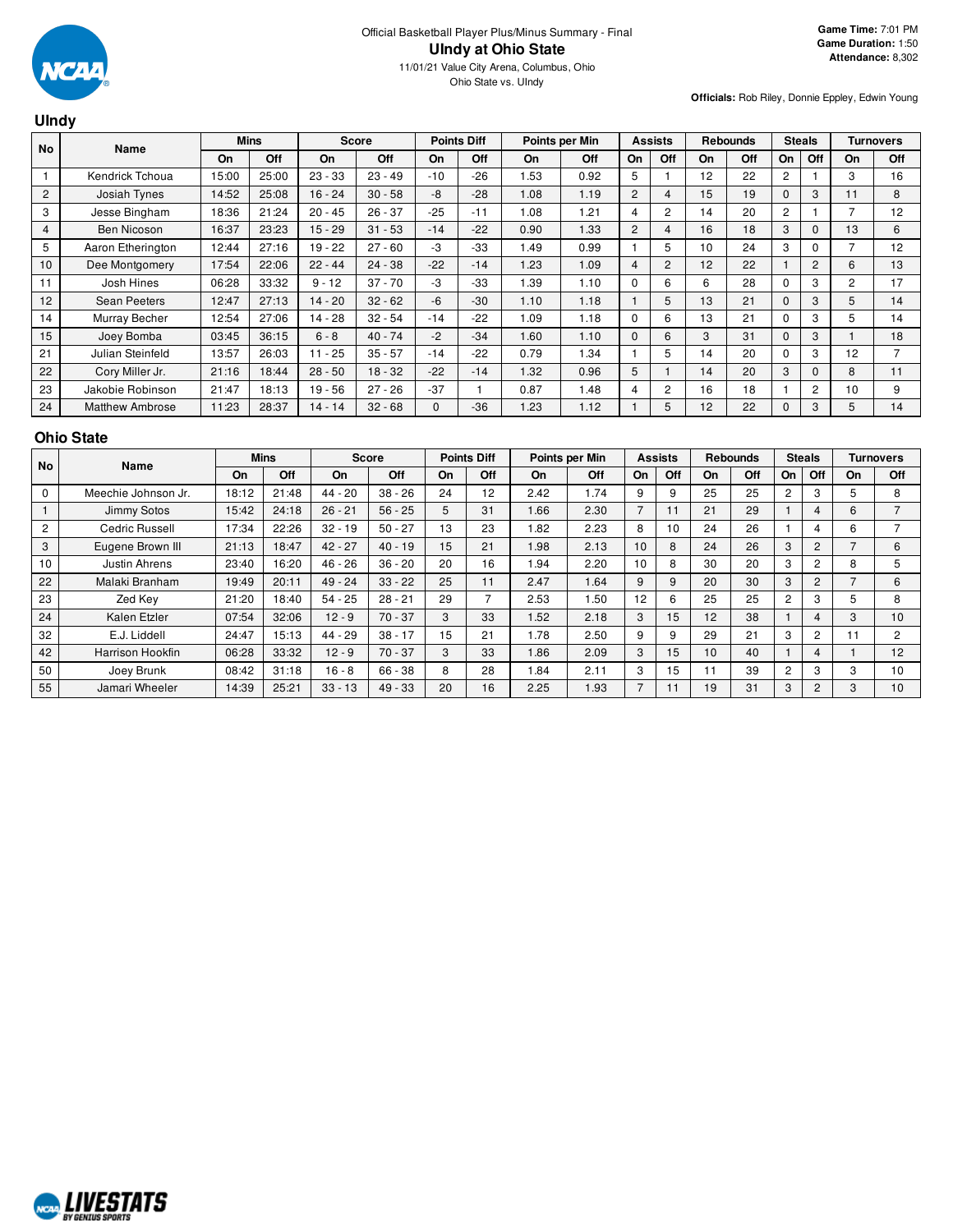

### Players => AllFG Types=>AllResults=>All **UIndy**



**Blow Up Chart**



| <b>U</b> Indy      | M/A   | %  | <b>U</b> Indv              | M/A       | %  |
|--------------------|-------|----|----------------------------|-----------|----|
| <b>Field Goals</b> | 18/56 | 32 | <b>Points in the Paint</b> | 22(11/30) | 37 |
| 2 Points           | 13/35 | 37 | <b>Fast Break Points</b>   | 2(1/4)    | 25 |
| 3 Points           | 5/21  | 24 | Second Chance Points       | 4(3/8)    | 38 |
| <b>Free Throws</b> | 5/12  | 42 | Effective FG%              | 37        |    |

N - Player Number

**O** Made

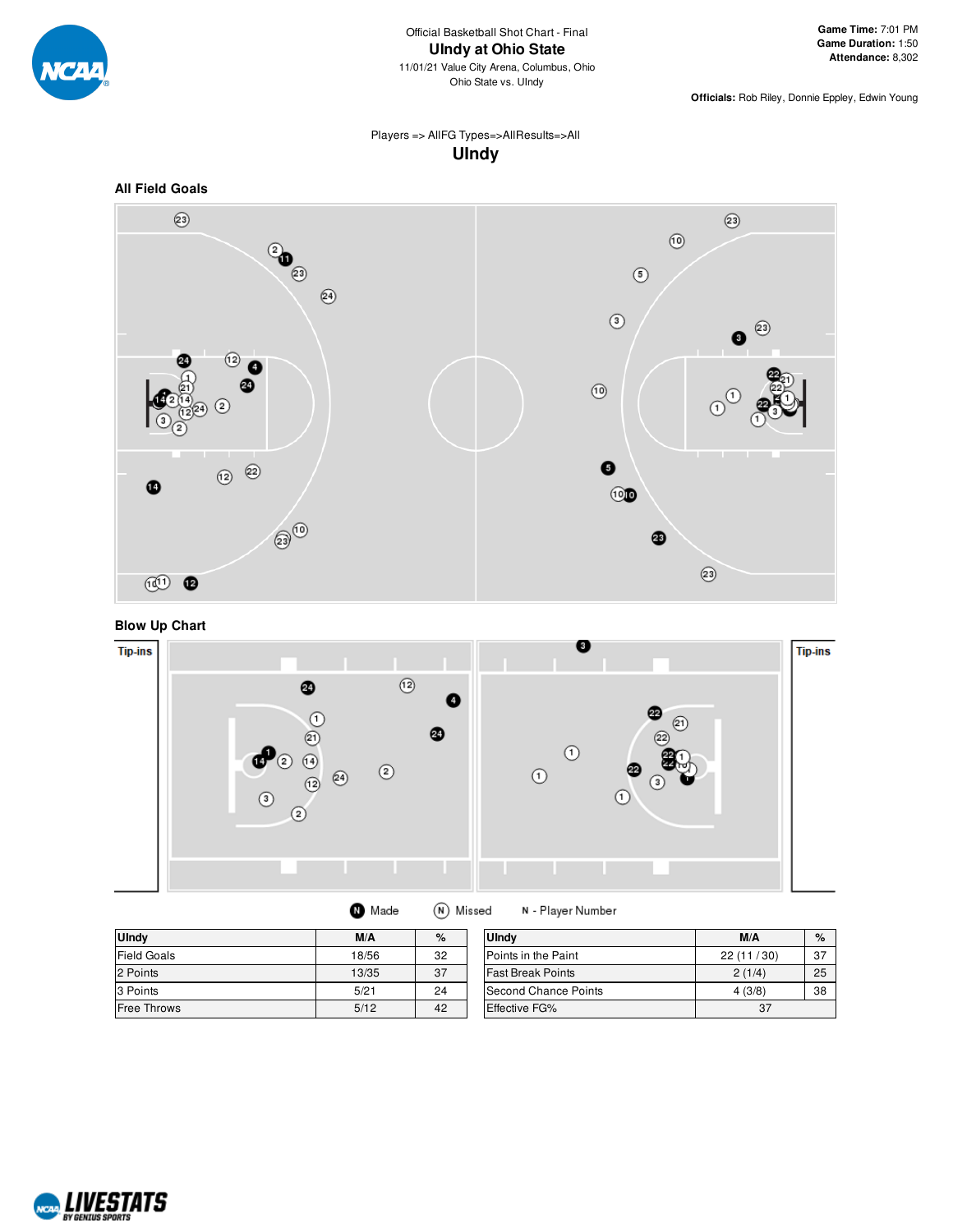

### Players => AllFG Types=>AllResults=>All **Ohio State**







| (N) Missed<br>Made |  |
|--------------------|--|
|--------------------|--|

N - Player Number

| <b>Ohio State</b>  | M/A   | %  | <b>Ohio State</b>        | M/A        | $\%$ |
|--------------------|-------|----|--------------------------|------------|------|
| <b>Field Goals</b> | 30/67 | 45 | Points in the Paint      | 30(15/26)  | 58   |
| 2 Points           | 19/33 | 58 | <b>Fast Break Points</b> | 13(7/7)    | 100  |
| 3 Points           | 11/34 | 32 | Second Chance Points     | 24 (10/17) | 59   |
| <b>Free Throws</b> | 11/16 | 69 | <b>Effective FG%</b>     | 53         |      |

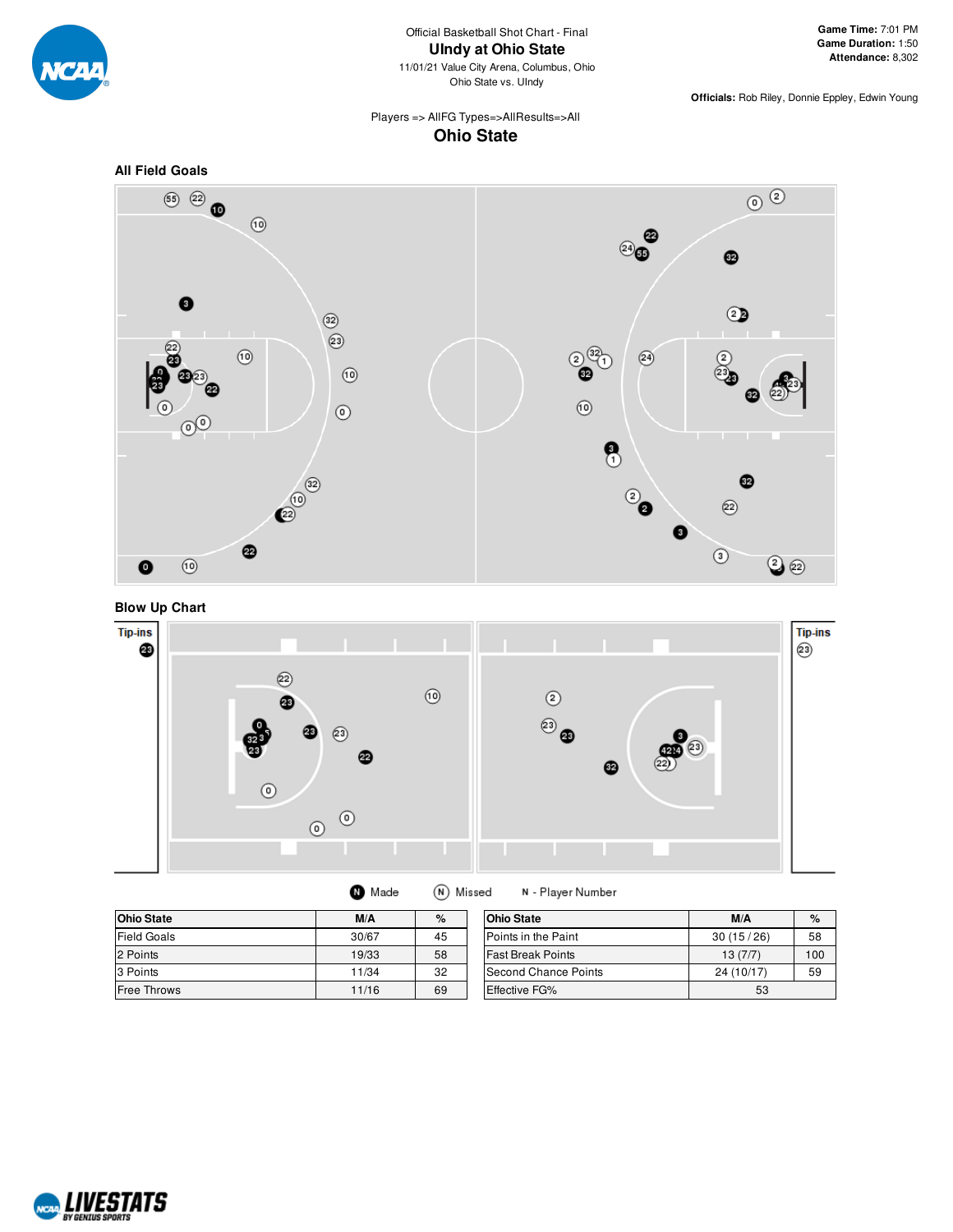

## **UIndy**

| Lineup                                                                                 | Quarter<br>On         | Time<br><b>On</b> | Quarter<br>Off | Time<br>Off | Time on<br>Court | <b>Score</b> | Score<br>Diff  |                |                |                | Reb Sti Tov Ass | <b>PPP</b> |
|----------------------------------------------------------------------------------------|-----------------------|-------------------|----------------|-------------|------------------|--------------|----------------|----------------|----------------|----------------|-----------------|------------|
| 1- Tchoua K/3- Bingham J/10- Montgomery D/22- Miller Jr. C/23-<br>Robinson J/          | $\mathbf{1}$          | 20:00             | $\mathbf{1}$   | 17:32       | 02:28            | $4 - 6$      | $-2$           | $\overline{4}$ | 0              | $\mathbf 0$    | $\mathbf{1}$    | 0.9009     |
| 2- Tynes J/3- Bingham J/10- Montgomery D/21- Steinfeld J/23- Robinson<br>J/            | $\mathbf{1}$          | 17:32             | $\mathbf{1}$   | 15:56       | 01:36            | $0 - 2$      | $-2$           | $\mathbf{2}$   | $\mathbf 0$    | $\overline{c}$ | 0               | 0.0000     |
| 2- Tynes J/ 4- Nicoson B/ 5- Etherington A/ 21- Steinfeld J/ 22- Miller Jr. C/         | $\mathbf{1}$          | 15:56             | $\mathbf{1}$   | 15:52       | 00:04            | $0 - 0$      | $\mathbf 0$    | 0              | $\mathbf 0$    | $\mathbf 0$    | $\mathbf 0$     | 0.0000     |
| 1- Tchoua K/2- Tynes J/4- Nicoson B/5- Etherington A/22- Miller Jr. C/                 | $\mathbf{1}$          | 15:52             | $\mathbf{1}$   | 13:29       | 02:23            | $5-2$        | 3              | $\overline{c}$ | $\pmb{0}$      | $\mathbf{1}$   | $\mathbf{1}$    | 1.2887     |
| 4- Nicoson B/5- Etherington A/10- Montgomery D/22- Miller Jr. C/23-<br>Robinson J/     | $\mathbf{1}$          | 13:29             | $\mathbf{1}$   | 12:30       | 00:59            | $0 - 3$      | -3             | 0              | $\mathbf{1}$   | 2              | $\mathbf 0$     | 0.0000     |
| 3- Bingham J/ 4- Nicoson B/ 10- Montgomery D/ 22- Miller Jr. C/ 23-<br>Robinson J/     | $\mathbf{1}$          | 12:30             | $\mathbf{1}$   | 12:30       | 00:00            | $0 - 0$      | $\mathbf 0$    | $\Omega$       | $\mathbf 0$    | $\mathbf 0$    | $\mathbf 0$     | 0.0000     |
| 1- Tchoua K/3- Bingham J/10- Montgomery D/22- Miller Jr. C/23-<br>Robinson J/          | $\mathbf{1}$          | 12:30             | $\mathbf{1}$   | 08:52       | 03:38            | $6 - 10$     | $-4$           | $\mathbf 0$    | $\mathbf 0$    | $\mathbf{1}$   | $\overline{2}$  | 1.0000     |
| 2- Tynes J/3- Bingham J/4- Nicoson B/21- Steinfeld J/23- Robinson J/                   | $\mathbf{1}$          | 08:52             | $\mathbf{1}$   | 07:35       | 01:17            | $0 - 3$      | -3             | $\overline{c}$ | $\pmb{0}$      | $\overline{c}$ | $\mathbf 0$     | 0.0000     |
| 2- Tynes J/ 4- Nicoson B/ 5- Etherington A/ 21- Steinfeld J/ 22- Miller Jr. C/         | $\mathbf{1}$          | 07:35             | $\mathbf{1}$   | 06:50       | 00:45            | $2 - 0$      | $\overline{c}$ | $\mathbf{1}$   | $\mathbf 0$    | $\mathbf{1}$   | $\mathbf 0$     | 1.0000     |
| 1- Tchoua K/3- Bingham J/4- Nicoson B/5- Etherington A/22- Miller Jr. C/               | $\mathbf{1}$          | 06:50             | $\mathbf{1}$   | 06:11       | 00:39            | $0-0$        | $\mathbf 0$    | $\mathsf 0$    | $\overline{c}$ | $\mathsf 0$    | $\mathbf 0$     | 0.0000     |
| 1- Tchoua K/3- Bingham J/5- Etherington A/10- Montgomery D/22- Miller<br>$Jr$ . $C/$   | $\mathbf{1}$          | 06:11             | $\mathbf{1}$   | 05:04       | 01:07            | $2 - 0$      | $\overline{2}$ | $\overline{c}$ | $\mathbf 0$    | 1              | $\mathbf 0$     | 0.5814     |
| 3- Bingham J/ 10- Montgomery D/ 21- Steinfeld J/ 22- Miller Jr. C/ 23-<br>Robinson J/  | $\mathbf{1}$          | 05:04             | $\mathbf{1}$   | 03:49       | 01:15            | $0 - 6$      | $-6$           | $\mathbf 0$    | $\pmb{0}$      | $\mathbf 0$    | $\mathbf 0$     | 0.0000     |
| 3- Bingham J/ 5- Etherington A/ 10- Montgomery D/ 22- Miller Jr. C/ 23-<br>Robinson J/ | $\mathbf{1}$          | 03:49             | $\overline{c}$ | 20:00       | 03:49            | $6-9$        | -3             | $\mathbf{2}$   | $\mathbf 0$    | $\mathbf 0$    | 0               | 0.9494     |
| 1- Tchoua K/3- Bingham J/10- Montgomery D/22- Miller Jr. C/23-<br>Robinson J/          | $\overline{2}$        | 20:00             | $\overline{c}$ | 18:04       | 01:56            | $2 - 5$      | -3             | $\mathbf{1}$   | $\mathbf 0$    | $\mathbf 0$    | $\mathbf{1}$    | 0.5000     |
| 1- Tchoua K/3- Bingham J/4- Nicoson B/22- Miller Jr. C/23- Robinson J/                 | $\mathbf{2}$          | 18:04             | $\overline{c}$ | 17:58       | 00:06            | $0 - 1$      | $-1$           | $\mathbf 0$    | $\mathbf 0$    | $\mathsf 0$    | $\mathbf{0}$    | 0.0000     |
| 3- Bingham J/4- Nicoson B/5- Etherington A/21- Steinfeld J/22- Miller Jr.<br>C/        | $\overline{2}$        | 17:58             | $\overline{c}$ | 17:13       | 00:45            | $0 - 3$      | -3             | $\mathbf{1}$   | $\mathbf 0$    | $\mathbf{1}$   | $\mathbf 0$     | 0.0000     |
| 2- Tynes J/ 4- Nicoson B/ 5- Etherington A/ 21- Steinfeld J/ 22- Miller Jr. C/         | $\mathbf{2}$          | 17:13             | $\overline{2}$ | 16:23       | 00:50            | $0 - 2$      | $-2$           | $\mathbf 0$    | $\mathbf 0$    | $\mathbf{1}$   | $\mathbf{0}$    | 0.0000     |
| 4- Nicoson B/5- Etherington A/14- Becher M/21- Steinfeld J/22- Miller Jr.<br>C/        | $\overline{2}$        | 16:23             | $\overline{c}$ | 16:19       | 00:04            | $0 - 0$      | $\mathbf 0$    | $\mathbf 0$    | $\mathbf 0$    | $\mathbf{0}$   | $\mathbf 0$     | 0.0000     |
| 4- Nicoson B/ 14- Becher M/ 21- Steinfeld J/ 22- Miller Jr. C/ 23- Robinson<br>J       | $\overline{2}$        | 16:19             | $\overline{2}$ | 15:51       | 00:28            | $1 - 3$      | $-2$           | $\mathbf{1}$   | $\mathbf 0$    | $\mathbf 0$    | $\mathbf 0$     | 8.3333     |
| 2- Tynes J/ 4- Nicoson B/ 14- Becher M/ 21- Steinfeld J/ 23- Robinson J/               | $\overline{2}$        | 15:51             | $\overline{2}$ | 14:06       | 01:45            | $0 - 4$      | $-4$           | $\mathbf{1}$   | $\pmb{0}$      | $\overline{c}$ | $\mathbf 0$     | 0.0000     |
| 1- Tchoua K/2- Tynes J/5- Etherington A/10- Montgomery D/14- Becher<br>M/              | $\overline{2}$        | 14:06             | $\overline{c}$ | 13:00       | 01:06            | $2 - 3$      | $-1$           | $\mathbf{1}$   | $\mathbf 0$    | $\mathbf 0$    | $\mathbf 0$     | 1.0000     |
| 1- Tchoua K/2- Tynes J/4- Nicoson B/5- Etherington A/14- Becher M/                     | $\mathbf{2}$          | 13:00             | $\overline{c}$ | 12:47       | 00:13            | $2 - 0$      | $\mathbf{2}$   | $\mathbf{1}$   | $\mathbf 0$    | $\mathbf 0$    | $\mathbf 0$     | 2.2727     |
| 1- Tchoua K/2- Tynes J/4- Nicoson B/12- Peeters S/14- Becher M/                        | $\overline{2}$        | 12:47             | $\overline{2}$ | 11:23       | 01:24            | $0 - 6$      | $-6$           | $\mathbf{1}$   | $\mathsf 0$    | $\pmb{0}$      | $\Omega$        | 0.0000     |
| 2- Tynes J/ 4- Nicoson B/ 12- Peeters S/ 21- Steinfeld J/ 24- Ambrose M/               | $\overline{c}$        | 11:23             | $\overline{c}$ | 07:54       | 03:29            | $5-2$        | 3              | $\overline{4}$ | $\mathbf 0$    | $\overline{c}$ | $\mathbf{1}$    | 0.8333     |
| 4- Nicoson B/ 12- Peeters S/ 14- Becher M/ 23- Robinson J/ 24- Ambrose<br>M/           | $\mathbf{2}^{\prime}$ | 07:54             | $\overline{c}$ | 06:28       | 01:26            | $0 - 0$      | 0              | $\mathbf{2}$   | $\mathbf 0$    | $\mathbf{1}$   | 0               | 0.0000     |
| 11- Hines J/ 12- Peeters S/ 14- Becher M/ 23- Robinson J/ 24- Ambrose M/               | $\overline{2}$        | 06:28             | $\overline{2}$ | 05:24       | 01:04            | $0 - 4$      | $-4$           | $\mathbf{1}$   | $\mathbf 0$    | $\mathbf 0$    | $\mathbf 0$     | 0.0000     |
| 11- Hines J/ 12- Peeters S/ 14- Becher M/ 21- Steinfeld J/ 24- Ambrose M/              | $\overline{c}$        | 05:24             | $\overline{c}$ | 03:45       | 01:39            | $3-0$        | 3              | $\mathbf{2}$   | $\mathbf 0$    | 1              | $\mathbf 0$     | 1.0000     |
| 11- Hines J/ 12- Peeters S/ 14- Becher M/ 15- Bomba J/ 24- Ambrose M/                  | $\overline{c}$        | 03:45             | $\overline{c}$ | 00:00       | 03:45            | $6 - 8$      | $-2$           | 3              | $\mathbf 0$    |                | 0               | 1.0000     |

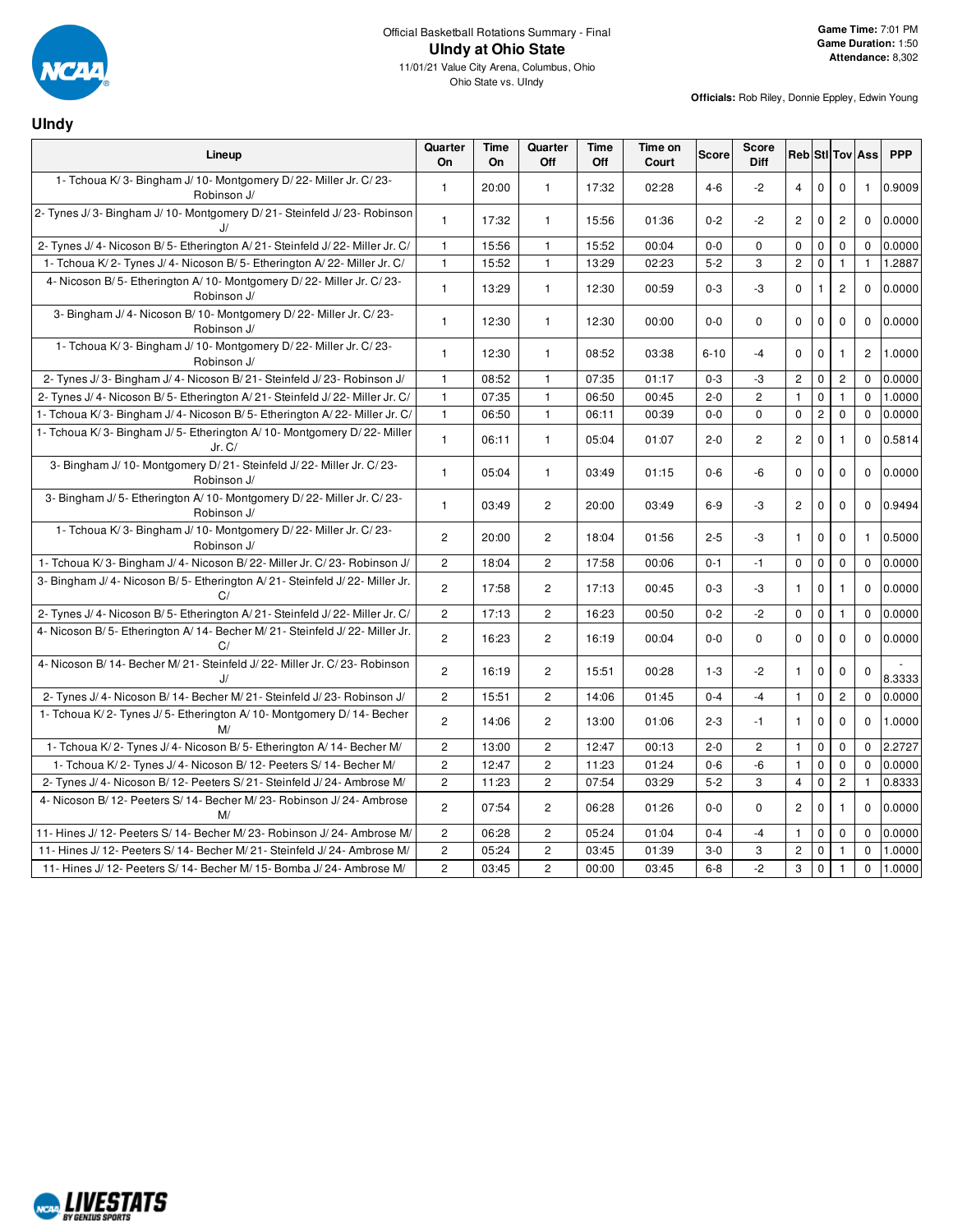

#### **Ohio State**

| Lineup                                                                       | Quarter<br>On  | <b>Time</b><br>On | Quarter<br>Off | <b>Time</b><br>Off | Time on<br>Court | <b>Score</b> | <b>Score</b><br><b>Diff</b> |                |              |                | <b>Reb Sti Tov Ass</b> | <b>PPP</b> |
|------------------------------------------------------------------------------|----------------|-------------------|----------------|--------------------|------------------|--------------|-----------------------------|----------------|--------------|----------------|------------------------|------------|
| 0- Johnson Jr. M/ 10- Ahrens J/ 23- Key Z/ 32- Liddell E/ 55- Wheeler J/     | $\mathbf{1}$   | 20:00             | $\mathbf{1}$   | 17:32              | 02:28            | $6 - 4$      | $\overline{2}$              | $\mathbf{3}$   | $\Omega$     | $\Omega$       | $\overline{2}$         | 1.5000     |
| 0- Johnson Jr. M/ 10- Ahrens J/ 32- Liddell E/ 50- Brunk J/ 55- Wheeler      | $\mathbf{1}$   | 17:32             | $\mathbf{1}$   | 15:56              | 01:36            | $2 - 0$      | $\overline{c}$              | $\overline{4}$ |              | 1              | -1                     | 0.5000     |
| 10- Ahrens J/22- Branham M/32- Liddell E/50- Brunk J/55- Wheeler J/          | $\mathbf{1}$   | 15:56             | $\mathbf{1}$   | 13:37              | 02:19            | $2 - 5$      | $-3$                        | $\mathbf{1}$   | $\mathbf{1}$ | 1              | $\Omega$               | 0.5000     |
| 3- Brown III E/10- Ahrens J/22- Branham M/23- Key Z/55- Wheeler J/           | $\mathbf{1}$   | 13:37             | $\mathbf{1}$   | 11:01              | 02:36            | $8-0$        | 8                           | $\mathbf{2}$   |              |                | $\overline{c}$         | 1.8018     |
| 0- Johnson Jr. M/3- Brown III E/22- Branham M/23- Key Z/32- Liddell          | $\mathbf{1}$   | 11:01             | $\mathbf{1}$   | 07:35              | 03:26            | $8 - 6$      | $\overline{c}$              | $\mathbf{1}$   | $\mathbf{1}$ | 1              | $\mathbf{1}$           | 1.3605     |
| 0- Johnson Jr. M/3- Brown III E/10- Ahrens J/22- Branham M/32-<br>Liddell E/ | $\mathbf{1}$   | 07:35             | $\mathbf{1}$   | 06:11              | 01:24            | $0 - 2$      | $-2$                        | $\mathbf{1}$   | $\mathbf 0$  | $\overline{2}$ | $\Omega$               | 0.0000     |
| 0- Johnson Jr. M/3- Brown III E/10- Ahrens J/32- Liddell E/55-<br>Wheeler J/ | $\mathbf{1}$   | 06:11             | $\mathbf{1}$   | 05:31              | 00:40            | $0 - 2$      | $-2$                        | $\mathbf{1}$   | $\Omega$     | $\Omega$       | $\Omega$               | 0.0000     |
| 0- Johnson Jr. M/3- Brown III E/10- Ahrens J/23- Key Z/55- Wheeler J/        | $\mathbf{1}$   | 05:31             | $\mathbf{1}$   | 05:04              | 00:27            | $0-0$        | $\Omega$                    | $\mathbf{1}$   | $\mathbf 0$  | $\mathbf 0$    | $\mathbf{0}$           | 0.0000     |
| 0- Johnson Jr. M/ 10- Ahrens J/ 22- Branham M/ 23- Key Z/ 55- Wheeler        | $\mathbf{1}$   | 05:04             | $\mathbf{1}$   | 04:08              | 00:56            | $4 - 0$      | 4                           | $\overline{2}$ | $\mathbf 0$  | $\mathbf 0$    | $\mathbf 0$            | 2.0000     |
| 10- Ahrens J/22- Branham M/23- Key Z/32- Liddell E/55- Wheeler J/            | $\mathbf{1}$   | 04:08             | $\mathbf{1}$   | 04:08              | 00:00            | $0-0$        | 0                           | $\mathbf 0$    | $\mathbf{0}$ | $\mathbf 0$    | $\Omega$               | 0.0000     |
| 1- Sotos J/ 10- Ahrens J/ 22- Branham M/ 23- Key Z/ 32- Liddell E/           | $\mathbf{1}$   | 04:08             | $\mathbf{1}$   | 02:23              | 01:45            | $3 - 2$      | $\mathbf{1}$                | 3              | $\Omega$     | 1              | $\Omega$               | 0.6757     |
| 1- Sotos J/3- Brown III E/10- Ahrens J/22- Branham M/23- Key Z/              | $\mathbf{1}$   | 02:23             | $\mathbf{1}$   | 01:26              | 00:57            | $3-3$        | 0                           | $\mathbf 0$    | $\Omega$     | $\mathbf 0$    |                        | 2.0833     |
| 0- Johnson Jr. M/3- Brown III E/10- Ahrens J/22- Branham M/23- Key<br>71     | $\mathbf{1}$   | 01:26             | $\overline{c}$ | 20:00              | 01:26            | $5 - 1$      | $\overline{4}$              | 3              | $\mathbf 0$  | 0              | -1                     | 2.6596     |
| 0- Johnson Jr. M/ 10- Ahrens J/ 23- Key Z/ 32- Liddell E/ 55- Wheeler J/     | $\overline{2}$ | 20:00             | $\overline{2}$ | 17:34              | 02:26            | $9 - 2$      | $\overline{7}$              | $\overline{4}$ | $\mathbf 0$  | $\mathbf 0$    | $\overline{2}$         | 2.3936     |
| 2- Russell C/ 10- Ahrens J/ 32- Liddell E/ 50- Brunk J/ 55- Wheeler J/       | $\overline{2}$ | 17:34             | $\overline{2}$ | 16:23              | 01:11            | $2 - 0$      | $\overline{2}$              | $\mathbf{1}$   | $\Omega$     | $\Omega$       | $\Omega$               | 2.0000     |
| 0- Johnson Jr. M/2- Russell C/22- Branham M/32- Liddell E/50- Brunk          | $\overline{2}$ | 16:23             | $\overline{2}$ | 13:00              | 03:23            | $10-3$       | $\overline{7}$              | 5              | $\mathbf 0$  |                | $\overline{c}$         | 1.6667     |
| 0- Johnson Jr. M/2- Russell C/3- Brown III E/22- Branham M/50- Brunk         | $\overline{2}$ | 13:00             | $\overline{c}$ | 13:00              | 00:00            | $0-0$        | 0                           | $\mathbf{0}$   | $\mathbf 0$  | $\mathbf 0$    | $\mathbf 0$            | 0.0000     |
| 1- Sotos J/2- Russell C/3- Brown III E/22- Branham M/50- Brunk J/            | $\overline{2}$ | 13:00             | $\overline{c}$ | 12:47              | 00:13            | $0-0$        | 0                           | $\Omega$       | $\mathbf{0}$ | $\mathbf 0$    | $\Omega$               | 0.0000     |
| 1- Sotos J/2- Russell C/3- Brown III E/22- Branham M/23- Key Z/              | $\overline{2}$ | 12:47             | $\overline{2}$ | 11:23              | 01:24            | $6 - 2$      | $\overline{4}$              | $\overline{2}$ | $\Omega$     | $\Omega$       | $\overline{2}$         | 2.0000     |
| 1- Sotos J/2- Russell C/3- Brown III E/10- Ahrens J/23- Key Z/               | $\overline{2}$ | 11:23             | $\overline{2}$ | 10:37              | 00:46            | $0 - 2$      | $-2$                        | $\mathbf{1}$   | $\mathbf{0}$ | $\mathbf 0$    | $\Omega$               | 0.0000     |
| 1- Sotos J/2- Russell C/10- Ahrens J/23- Key Z/32- Liddell E/                | $\overline{2}$ | 10:37             | $\overline{2}$ | 07:54              | 02:43            | $2 - 3$      | $-1$                        | 3              | $\mathbf 0$  | $\mathbf{2}$   |                        | 0.3333     |
| 1- Sotos J/2- Russell C/3- Brown III E/24- Etzler K/32- Liddell E/           | $\overline{2}$ | 07:54             | 2              | 06:28              | 01:26            | $0-0$        | 0                           | $\overline{2}$ | $\Omega$     | $\overline{c}$ | $\Omega$               | 0.0000     |
| 1- Sotos J/2- Russell C/3- Brown III E/24- Etzler K/42- Hookfin H/           | $\overline{2}$ | 06:28             | $\overline{2}$ | 00:00              | 06:28            | $12-9$       | 3                           | 10             | $\mathbf{1}$ | 1              | 3                      | 1.1765     |

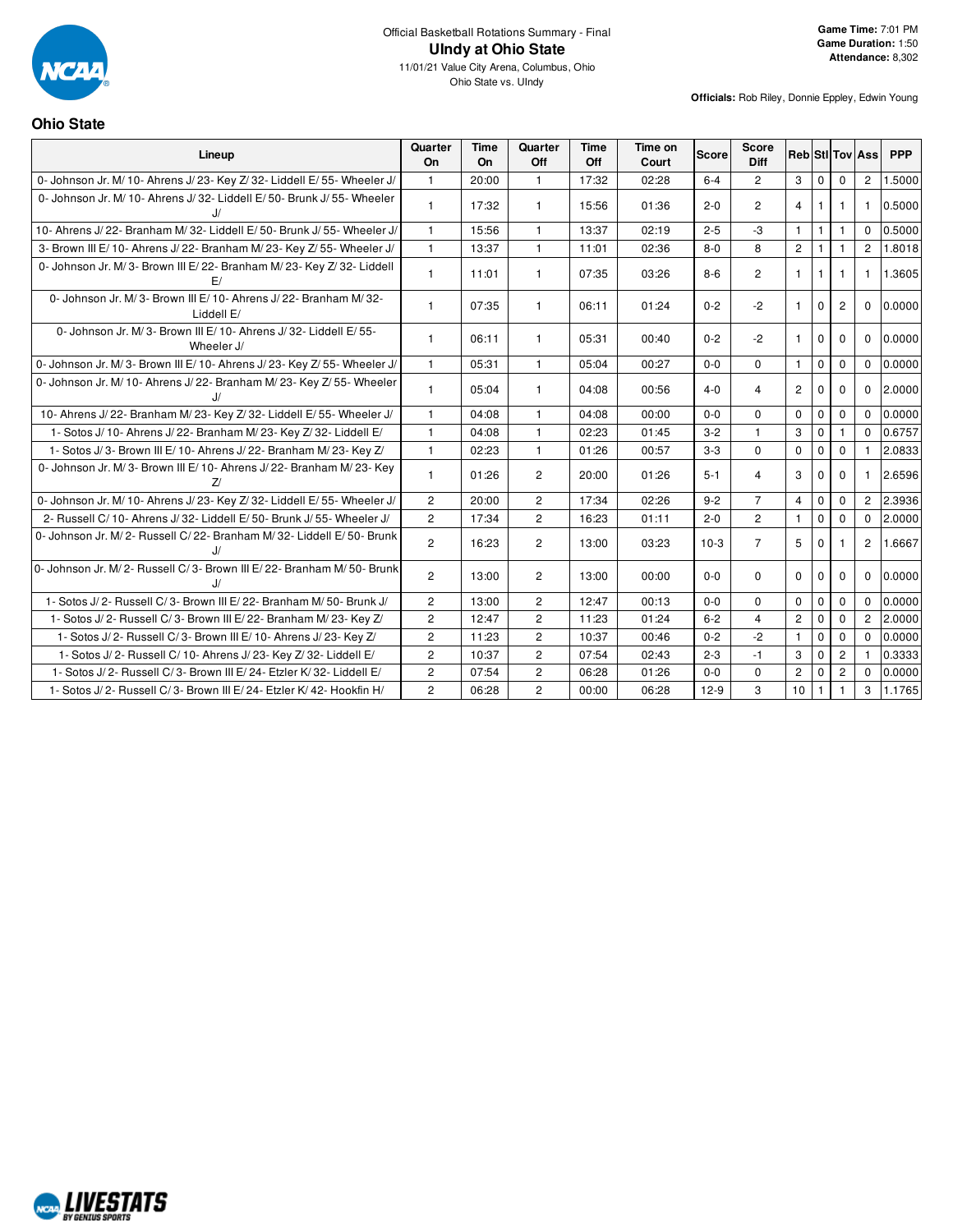

| <b>UIndy</b>                                                                        |             |           |                   |         |                |                |                |                |            |
|-------------------------------------------------------------------------------------|-------------|-----------|-------------------|---------|----------------|----------------|----------------|----------------|------------|
| Lineup                                                                              | <b>Time</b> | Score     | <b>Score Diff</b> | Pts/Min | Reb            |                | StI Tov        | Ass            | <b>PPP</b> |
| 1- Tchoua K/3- Bingham J/10- Montgomery D/22- Miller Jr. C/23- Robinson J/          | 08:02       | $12 - 21$ | -9                | 1.4938  | 5              | 0              |                | $\overline{4}$ | 0.8310     |
| 3- Bingham J/ 5- Etherington A/ 10- Montgomery D/ 22- Miller Jr. C/ 23- Robinson J/ | 03:49       | $6-9$     | -3                | 1.5721  | $\overline{2}$ | 0              | $\mathbf 0$    | $\Omega$       | 0.9494     |
| 11- Hines J/ 12- Peeters S/ 14- Becher M/ 15- Bomba J/ 24- Ambrose M/               | 03:45       | $6 - 8$   | $-2$              | 1.6000  | 3              | 0              |                | $\Omega$       | 1.0000     |
| 2- Tynes J/ 4- Nicoson B/ 12- Peeters S/ 21- Steinfeld J/ 24- Ambrose M/            | 03:29       | $5 - 2$   | 3                 | 1.4354  | $\overline{4}$ | $\Omega$       | $\overline{2}$ | $\mathbf{1}$   | 0.8333     |
| 1- Tchoua K/2- Tynes J/4- Nicoson B/5- Etherington A/22- Miller Jr. C/              | 02:23       | $5 - 2$   | 3                 | 2.0979  | $\overline{2}$ | 0              | 1.             | $\mathbf{1}$   | 1.2887     |
| 2- Tynes J/ 4- Nicoson B/ 14- Becher M/ 21- Steinfeld J/ 23- Robinson J/            | 01:45       | $0 - 4$   | $-4$              | 0.0000  |                | 0              | $\overline{2}$ | $\Omega$       | 0.0000     |
| 2- Tynes J/ 4- Nicoson B/ 5- Etherington A/ 21- Steinfeld J/ 22- Miller Jr. C/      | 01:39       | $2 - 2$   | $\Omega$          | 1.2121  |                | $\Omega$       | $\mathbf{2}$   | $\Omega$       | 0.6667     |
| 11- Hines J/12- Peeters S/14- Becher M/21- Steinfeld J/24- Ambrose M/               | 01:39       | $3-0$     | 3                 | 1.8182  | $\overline{2}$ | 0              |                | $\Omega$       | 1.0000     |
| 2- Tynes J/3- Bingham J/10- Montgomery D/21- Steinfeld J/23- Robinson J/            | 01:36       | $0 - 2$   | $-2$              | 0.0000  | $\overline{2}$ | 0              | $\overline{c}$ | $\Omega$       | 0.0000     |
| 4- Nicoson B/12- Peeters S/14- Becher M/23- Robinson J/24- Ambrose M/               | 01:26       | $0 - 0$   | $\Omega$          | 0.0000  | $\overline{2}$ | $\Omega$       | $\mathbf{1}$   | $\Omega$       | 0.0000     |
| 1- Tchoua K/2- Tynes J/4- Nicoson B/12- Peeters S/14- Becher M/                     | 01:24       | $0 - 6$   | -6                | 0.0000  |                | 0              | $\mathbf 0$    | $\Omega$       | 0.0000     |
| 2- Tynes J/3- Bingham J/4- Nicoson B/21- Steinfeld J/23- Robinson J/                | 01:17       | $0 - 3$   | -3                | 0.0000  | $\overline{c}$ | 0              | 2              | $\Omega$       | 0.0000     |
| 3- Bingham J/ 10- Montgomery D/ 21- Steinfeld J/ 22- Miller Jr. C/ 23- Robinson J/  | 01:15       | $0 - 6$   | $-6$              | 0.0000  | $\Omega$       | 0              | $\mathbf 0$    | $\Omega$       | 0.0000     |
| 1- Tchoua K/3- Bingham J/5- Etherington A/10- Montgomery D/22- Miller Jr. C/        | 01:07       | $2 - 0$   | $\overline{2}$    | 1.7910  | $\overline{2}$ | 0              |                | $\Omega$       | 0.5814     |
| 1- Tchoua K/2- Tynes J/5- Etherington A/10- Montgomery D/14- Becher M/              | 01:06       | $2 - 3$   | $-1$              | 1.8182  |                | 0              | $\Omega$       | $\Omega$       | 1.0000     |
| 11- Hines J/ 12- Peeters S/ 14- Becher M/ 23- Robinson J/ 24- Ambrose M/            | 01:04       | $0 - 4$   | $-4$              | 0.0000  |                | $\Omega$       | $\Omega$       | $\Omega$       | 0.0000     |
| 4- Nicoson B/5- Etherington A/10- Montgomery D/22- Miller Jr. C/23- Robinson J/     | 00:59       | $0 - 3$   | -3                | 0.0000  | $\mathbf 0$    |                | $\overline{2}$ | $\Omega$       | 0.0000     |
| 3- Bingham J/ 4- Nicoson B/ 5- Etherington A/ 21- Steinfeld J/ 22- Miller Jr. C/    | 00:45       | $0 - 3$   | $-3$              | 0.0000  |                | $\Omega$       |                | $\Omega$       | 0.0000     |
| 1- Tchoua K/3- Bingham J/4- Nicoson B/5- Etherington A/22- Miller Jr. C/            | 00:39       | $0-0$     | $\mathbf 0$       | 0.0000  | $\Omega$       | $\overline{2}$ | $\Omega$       | $\Omega$       | 0.0000     |
| 4- Nicoson B/14- Becher M/21- Steinfeld J/22- Miller Jr. C/23- Robinson J/          | 00:28       | $1 - 3$   | $-2$              | 2.1429  |                | 0              | $\mathbf 0$    | $\mathbf 0$    | $-8.3333$  |
| 1- Tchoua K/2- Tynes J/4- Nicoson B/5- Etherington A/14- Becher M/                  | 00:13       | $2 - 0$   | $\overline{c}$    | 9.2308  | -1             | $\Omega$       | $\Omega$       | $\Omega$       | 2.2727     |
| 1- Tchoua K/3- Bingham J/4- Nicoson B/22- Miller Jr. C/23- Robinson J/              | 00:06       | $0 - 1$   | $-1$              | 0.0000  | $\Omega$       | $\Omega$       | $\mathbf 0$    | $\Omega$       | 0.0000     |
| 4- Nicoson B/5- Etherington A/14- Becher M/21- Steinfeld J/22- Miller Jr. C/        | 00:04       | $0-0$     | $\mathbf 0$       | 0.0000  | $\Omega$       | 0              | $\mathbf 0$    | 0              | 0.0000     |
| 3- Bingham J/4- Nicoson B/10- Montgomery D/22- Miller Jr. C/23- Robinson J/         | 00:00       | $0-0$     | $\Omega$          | NaN     | $\Omega$       | $\Omega$       | $\Omega$       | $\Omega$       | 0.0000     |